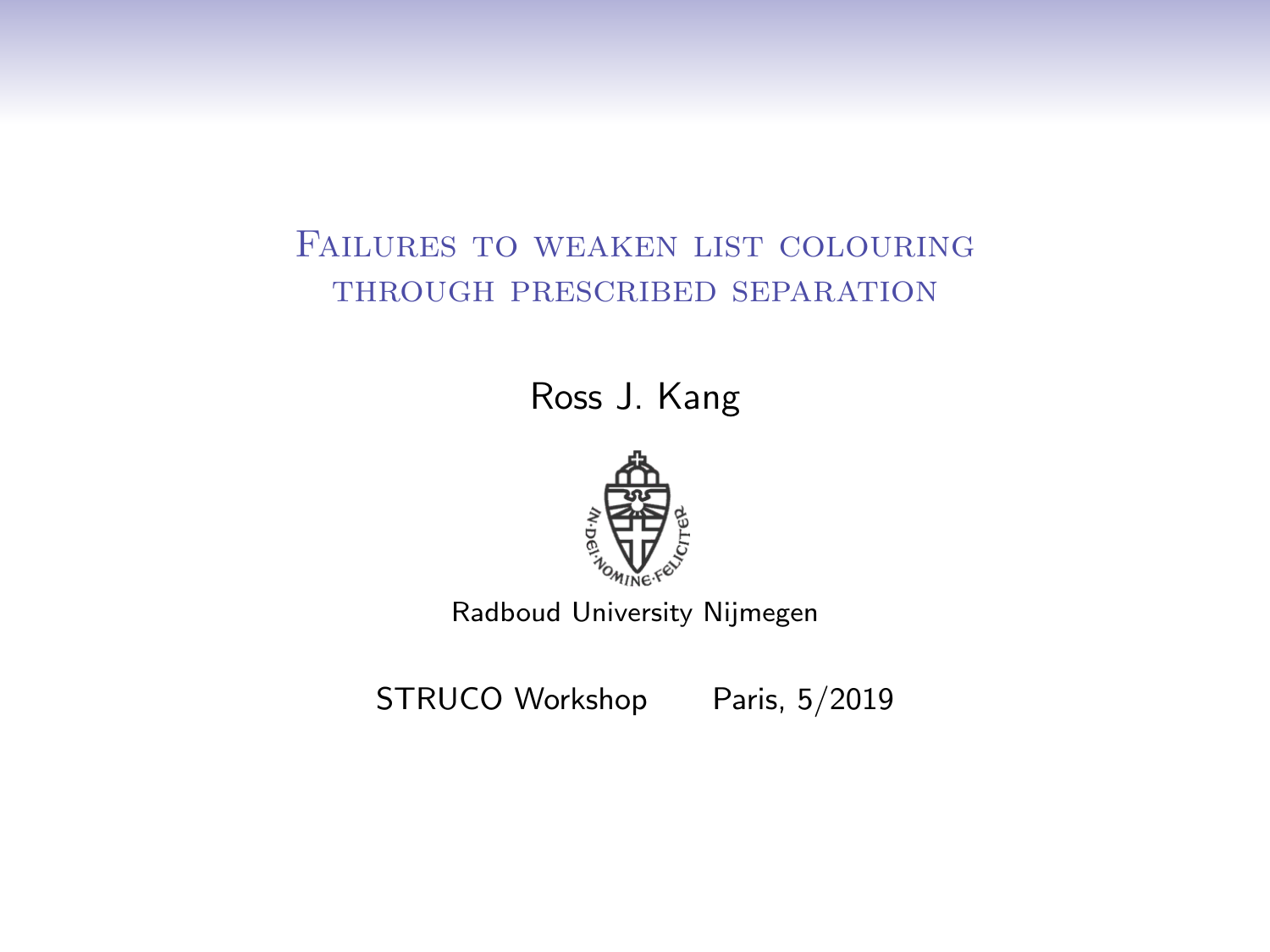#### List colouring

Imagine adversaries to colouring

- that issue arbitrary lists of allowable colours per vertex
- but must give at least  $\ell$  per list

What is least  $\ell$  for which colouring is always possible? (Necessarily  $\ell \ge \chi$ )

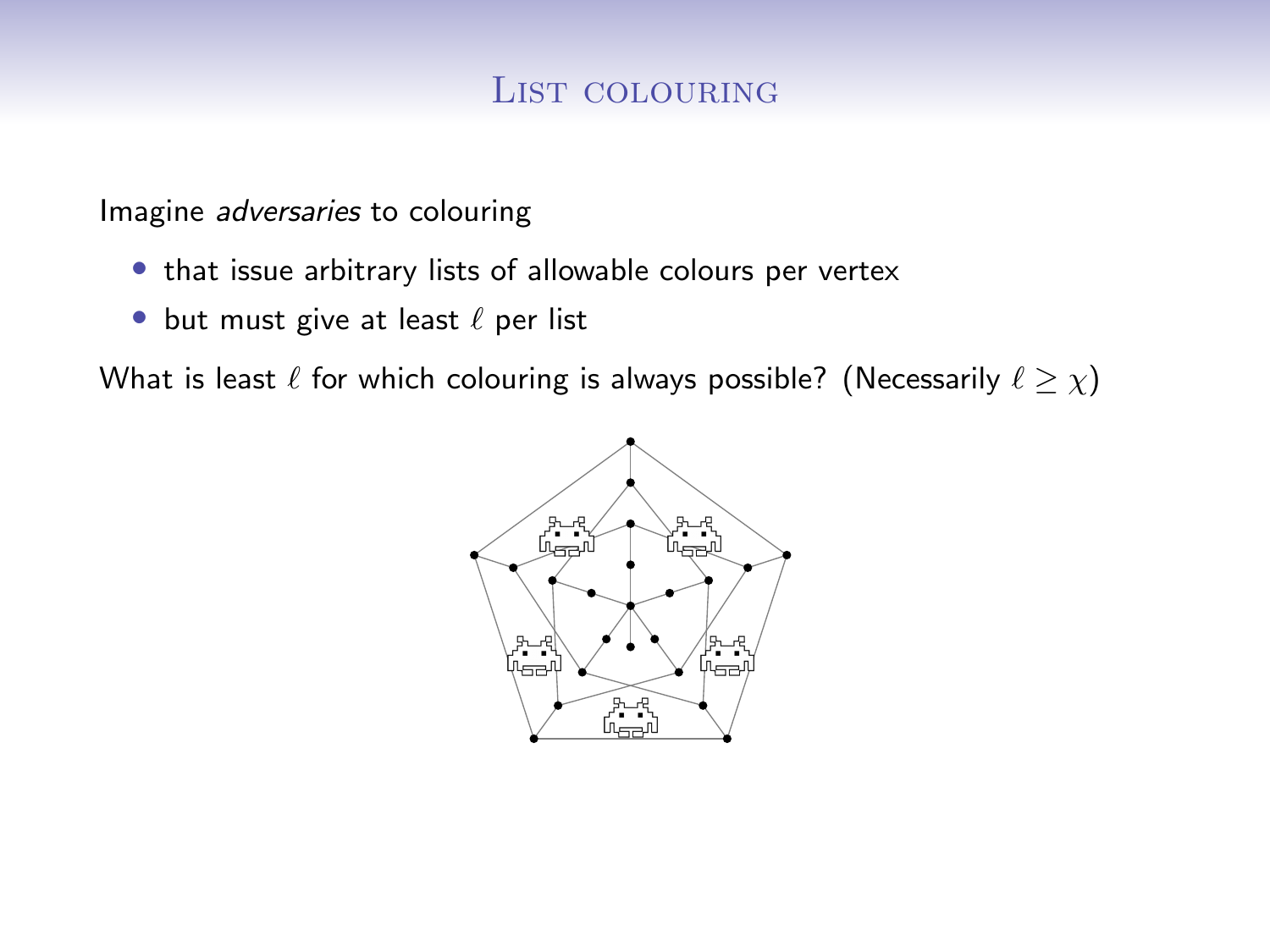#### List colouring

Imagine adversaries to colouring

- that issue arbitrary lists of allowable colours per vertex
- but must give at least  $\ell$  per list

What is least  $\ell$  for which colouring is always possible? (Necessarily  $\ell \ge \chi$ )



Called list chromatic number or choice number or choosability ch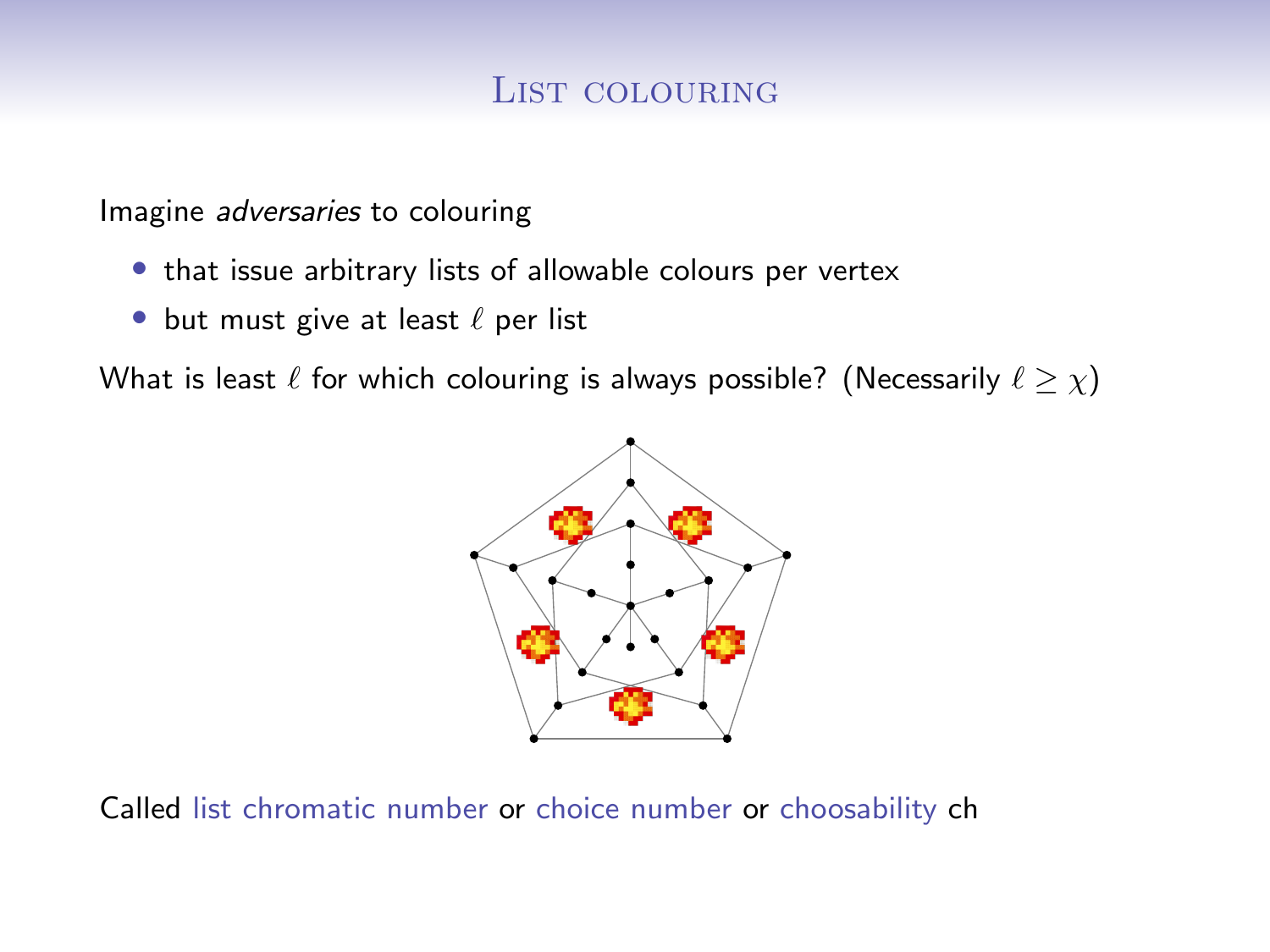ch is not bounded by any function of  $\chi$ 

Theorem (Erdős, Rubin, Taylor 1980)  $ch(K_{d,d}) \sim log_2 d$  (and  $ch(K_{d+1}) = d+1$ )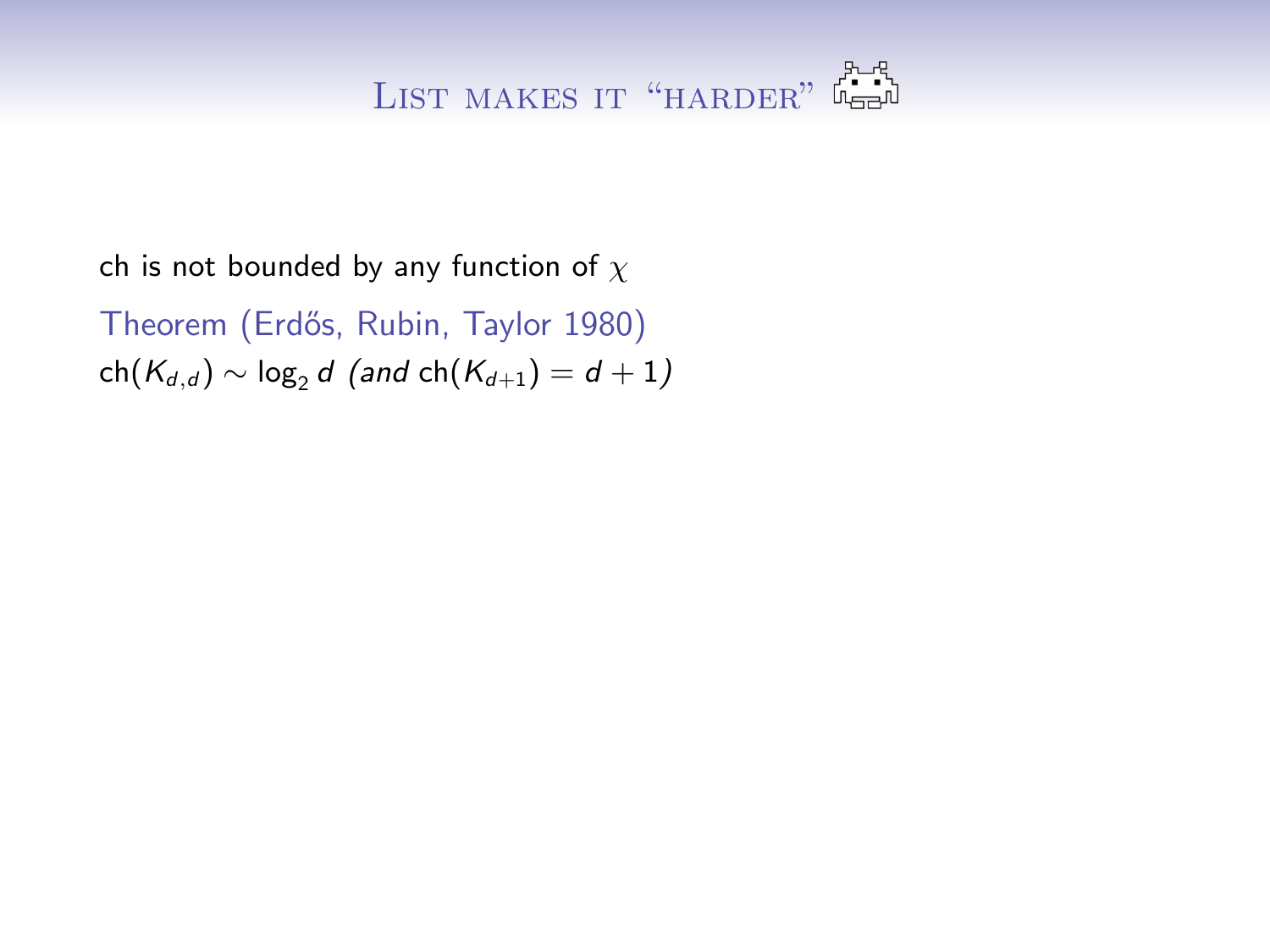### LIST MAKES IT "HARDER" LA

ch is not bounded by any function of  $\chi$ 

Theorem (Erdős, Rubin, Taylor 1980)  $ch(K_{d,d}) \sim log_2 d$  (and  $ch(K_{d+1}) = d+1$ )

Rather, more closely related to density

Theorem (Alon 2000, cf. Saxton & Thomason 2015)  $\mathsf{ch}(G) \gtrsim \log_2 \delta$  for any  $G$  of minimum degree  $\delta$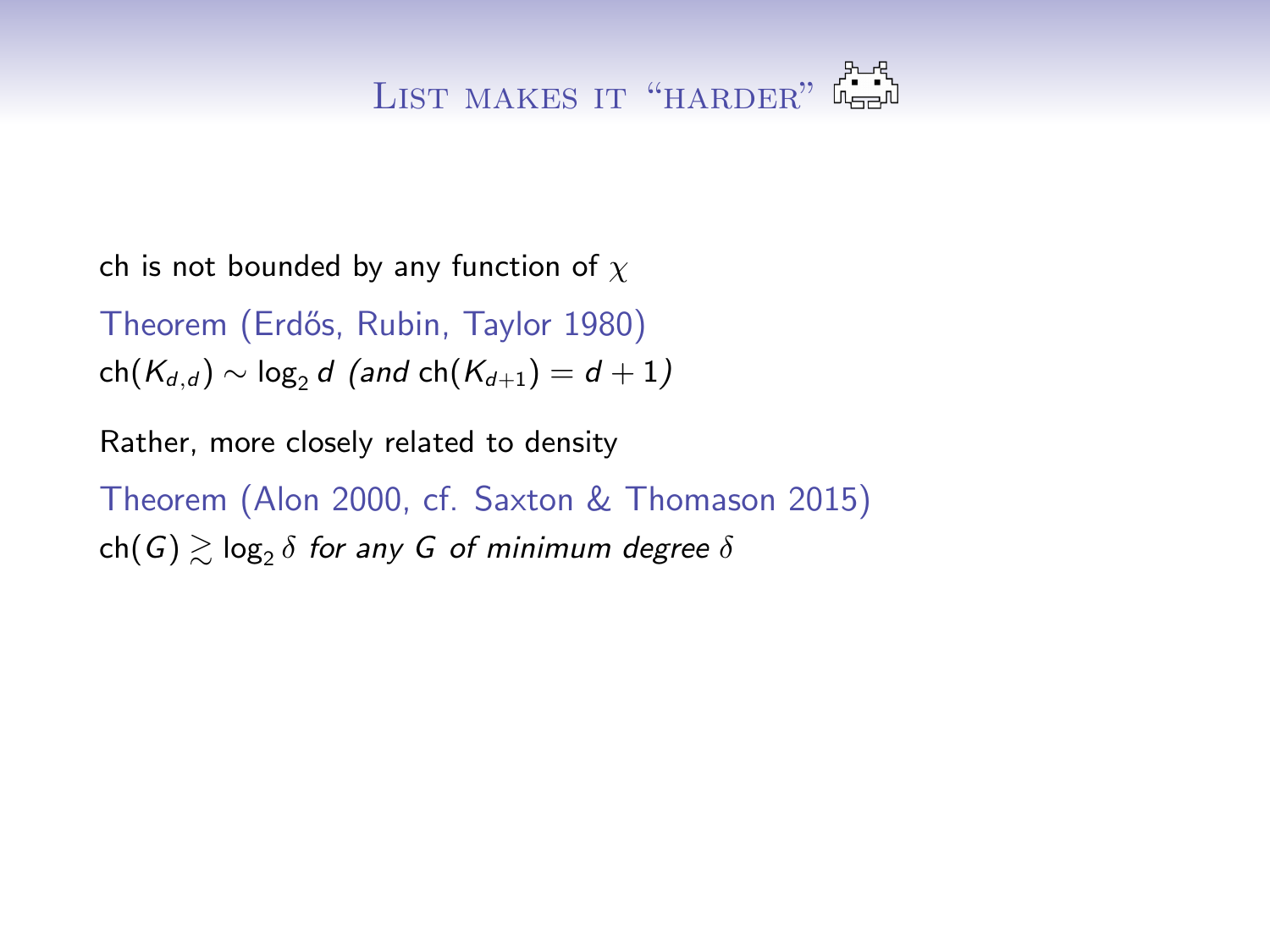### LIST MAKES IT "HARDER" LA

ch is not bounded by any function of  $\chi$ 

Theorem (Erdős, Rubin, Taylor 1980)  $ch(K_{d,d}) \sim log_2 d$  (and  $ch(K_{d+1}) = d+1$ )

Rather, more closely related to density

Theorem (Alon 2000, cf. Saxton & Thomason 2015)  $\mathsf{ch}(G) \gtrsim \log_2 \delta$  for any  $G$  of minimum degree  $\delta$ 

Still poorly understood

Conjecture (Alon & Krivelevich 1998) ch(G)  $\leq$  log<sub>2</sub>  $\Delta$  for any bipartite G of maximum degree  $\Delta$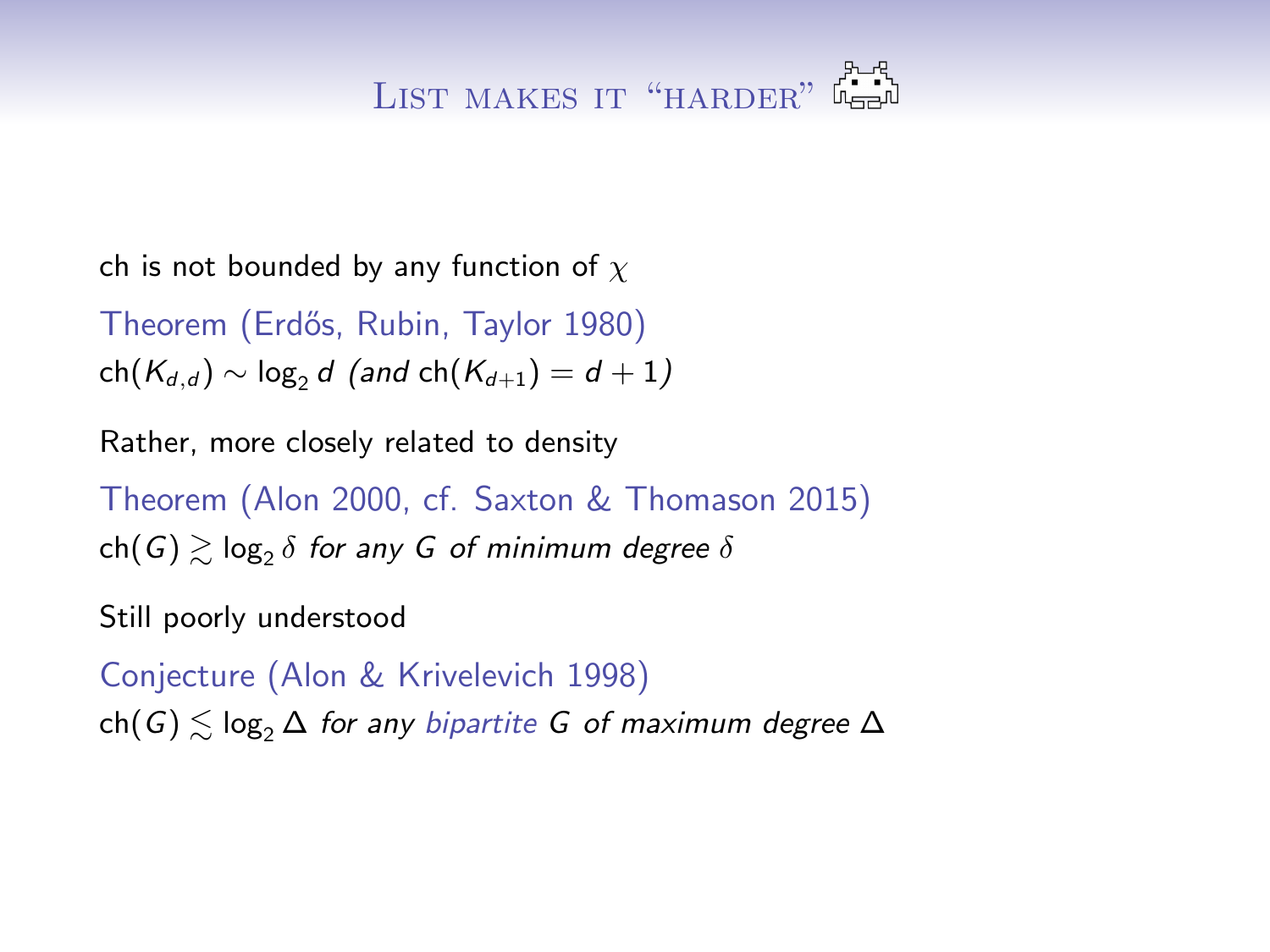

What if lists connected by edge are all disjoint?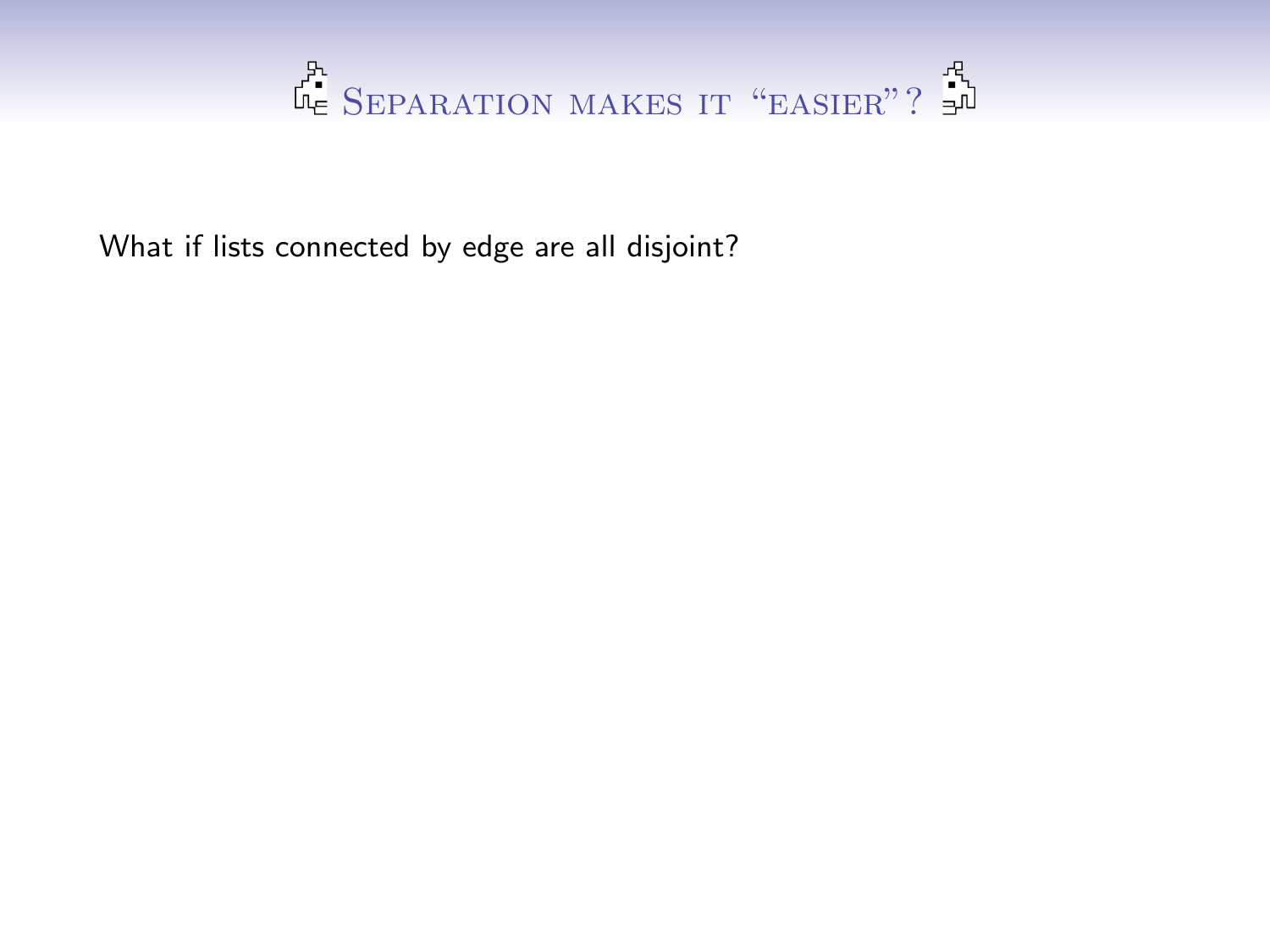

What if lists connected by edge are all almost disjoint?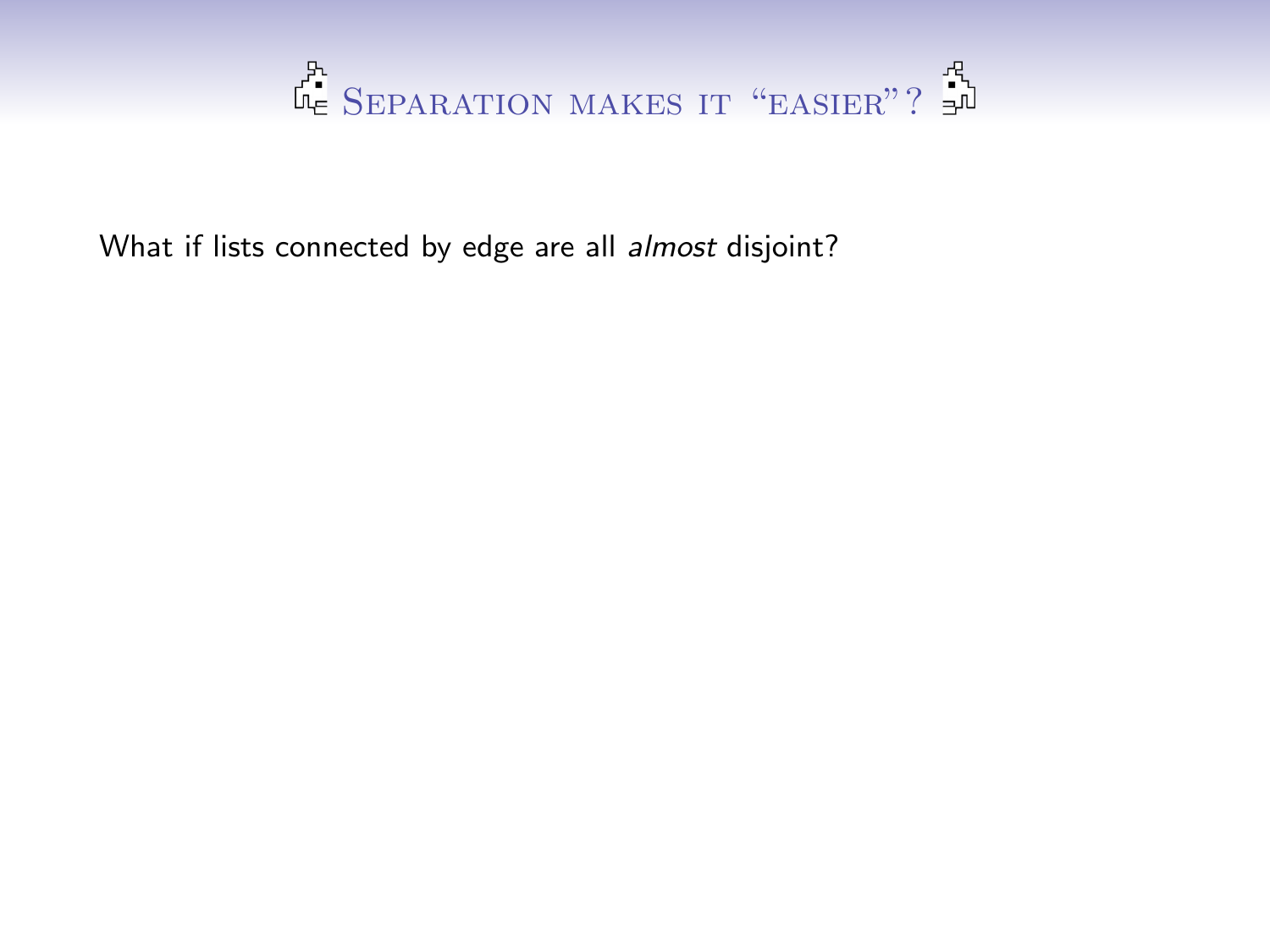

What if lists connected by edge are all almost disjoint, so 1 common colour?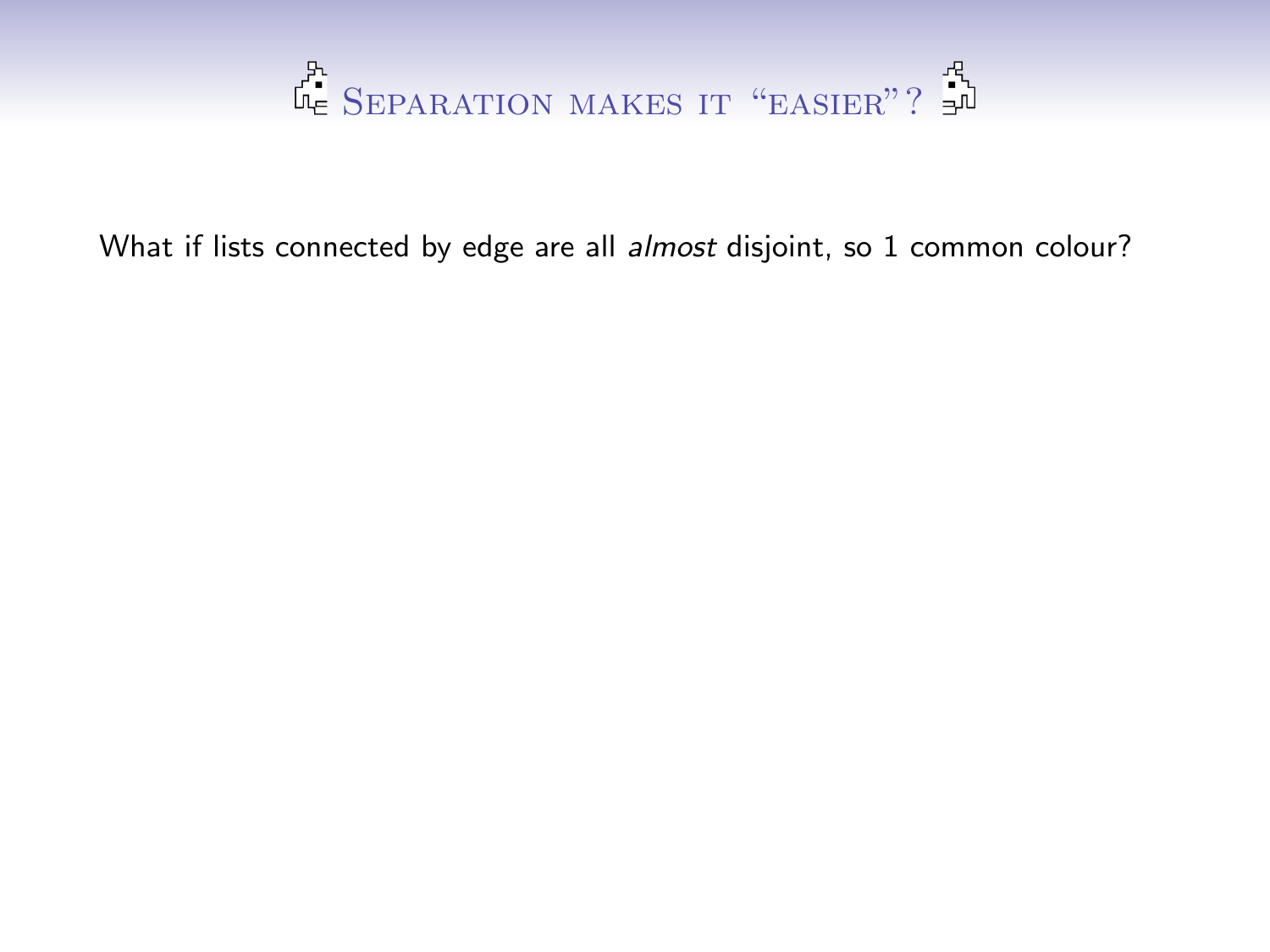# SEPARATION MAKES IT "EASIER"? 3

What if lists connected by edge are all almost disjoint, so 1 common colour? Call the corresponding least  $\ell$  separation choosability chsep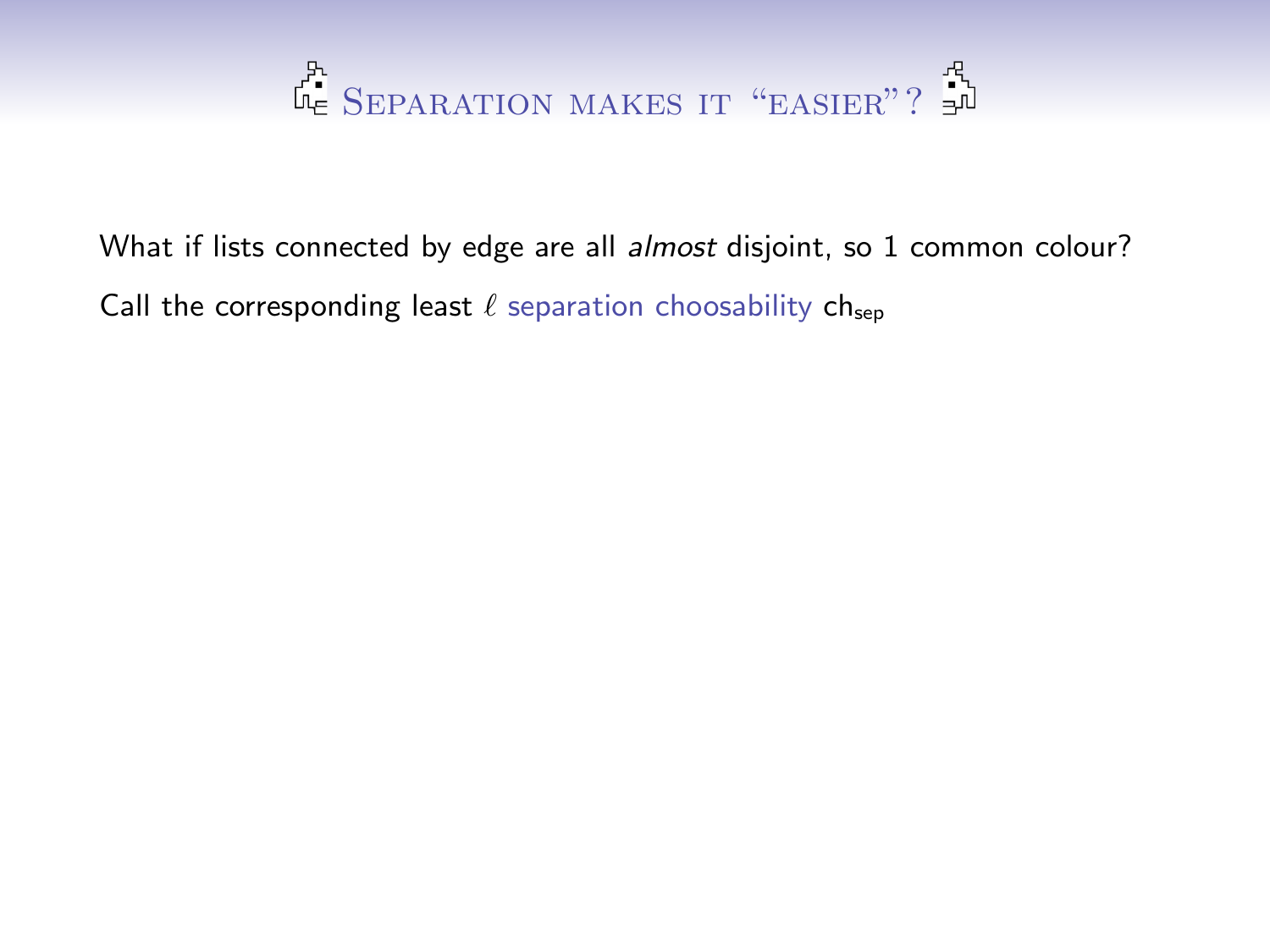## Separation makes it "easier"?

What if lists connected by edge are all almost disjoint, so 1 common colour? Call the corresponding least  $\ell$  separation choosability chsep Theorem (Kratochvíl, Tuza, Voigt 1998) ch<sub>sep</sub> $(K_{d+1}) \sim \sqrt{d}$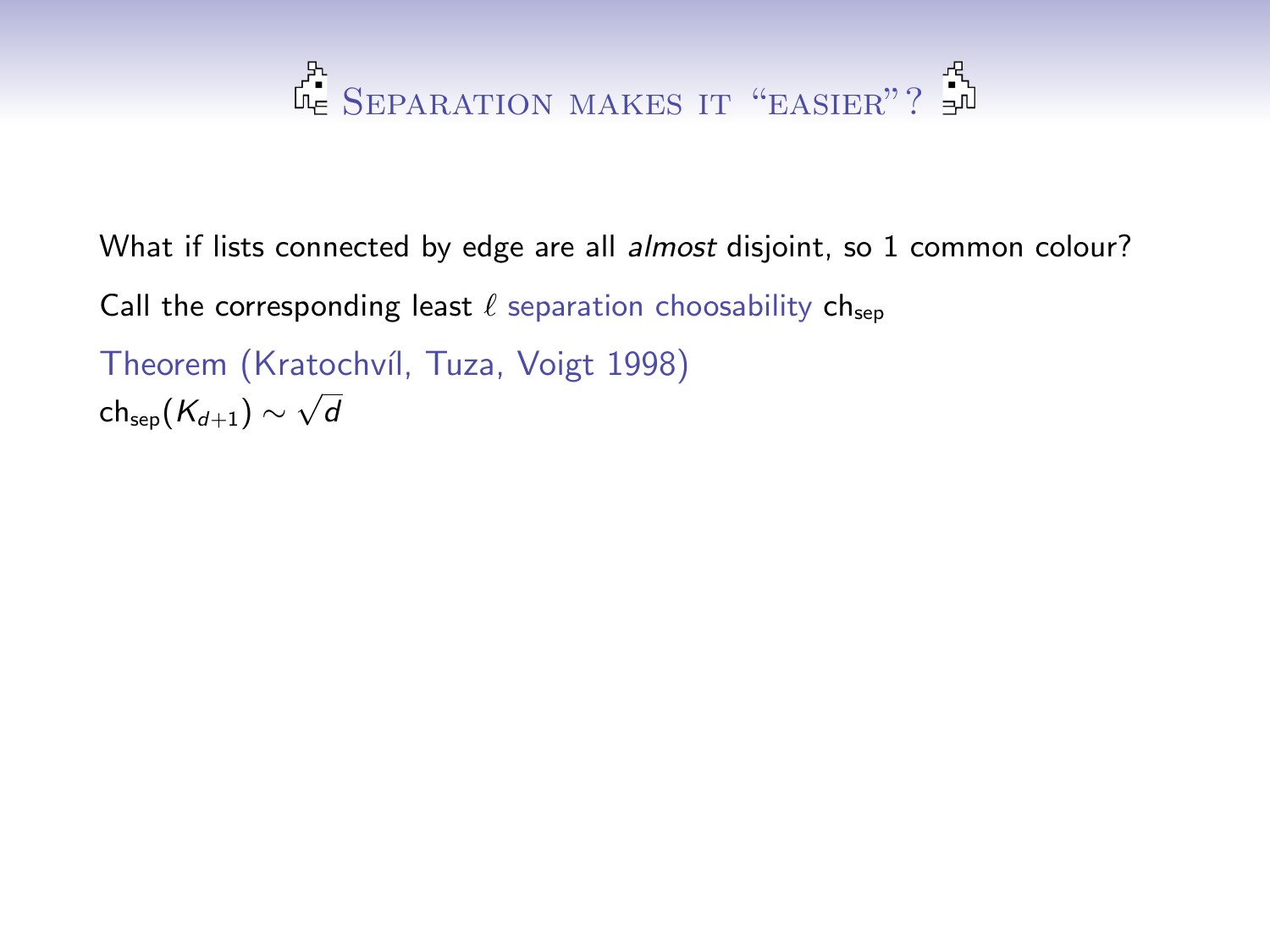## Separation makes it "easier"?

What if lists connected by edge are all *almost* disjoint, so 1 common colour?

Call the corresponding least  $\ell$  separation choosability chsep

Theorem (Kratochvíl, Tuza, Voigt 1998) ch<sub>sep</sub> $(K_{d+1}) \sim \sqrt{d}$ 

Theorem (Füredi, Kostochka, Kumbhat 2014)  $ch_{sep}(K_{d,d}) \sim log_2 d$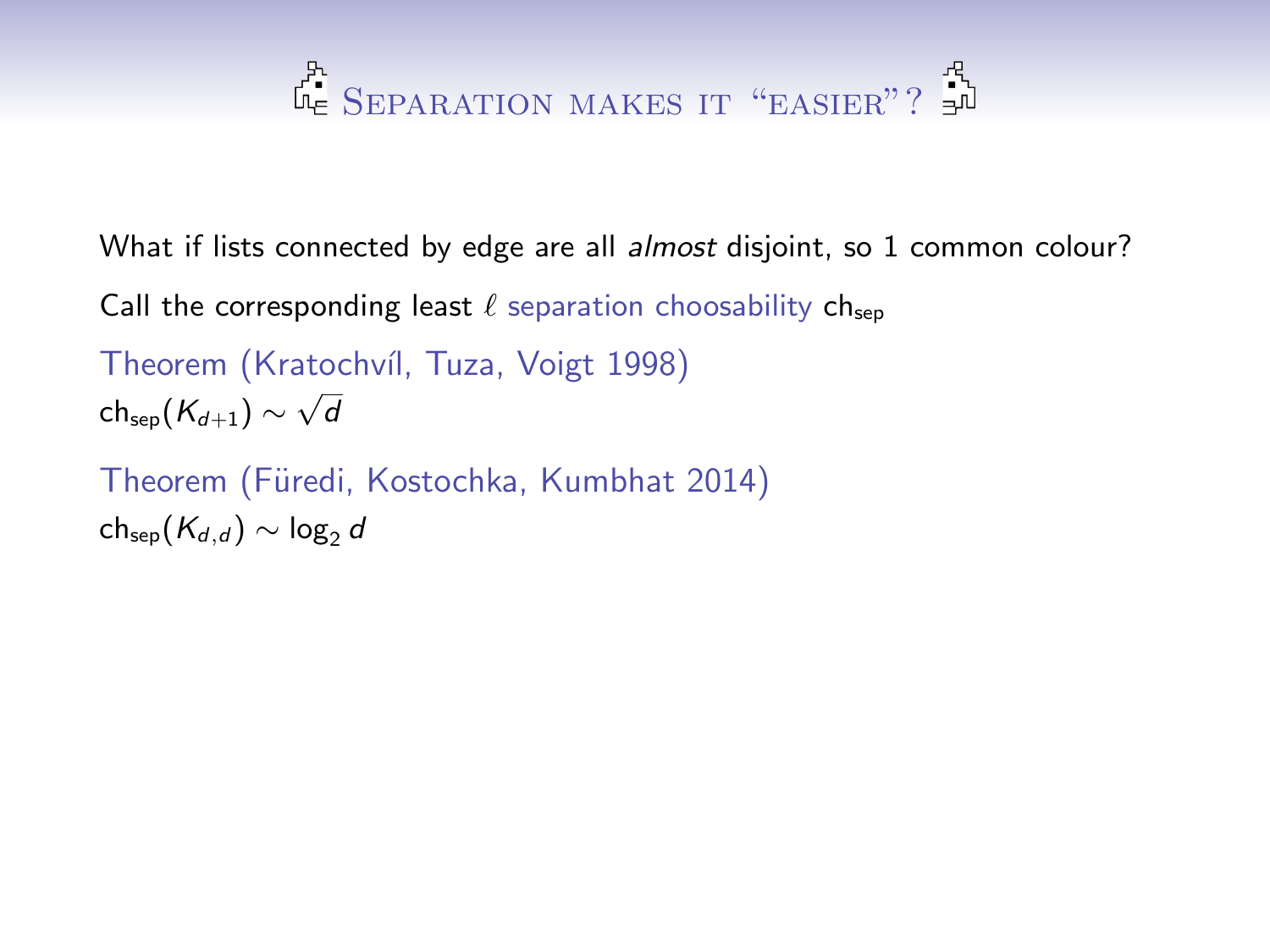## SEPARATION MAKES IT "EASIER"?

What if lists connected by edge are all *almost* disjoint, so 1 common colour?

Call the corresponding least  $\ell$  separation choosability chsep

Theorem (Kratochvíl, Tuza, Voigt 1998) ch<sub>sep</sub> $(K_{d+1}) \sim \sqrt{d}$ 

Theorem (Füredi, Kostochka, Kumbhat 2014)  $ch_{sep}(K_{d,d}) \sim log_2 d$ 

Theorem (Esperet, Kang, Thomassé 2019) ch<sub>sep</sub>(G) =  $\Omega(\log \delta)$  for any bipartite G of minimum degree  $\delta$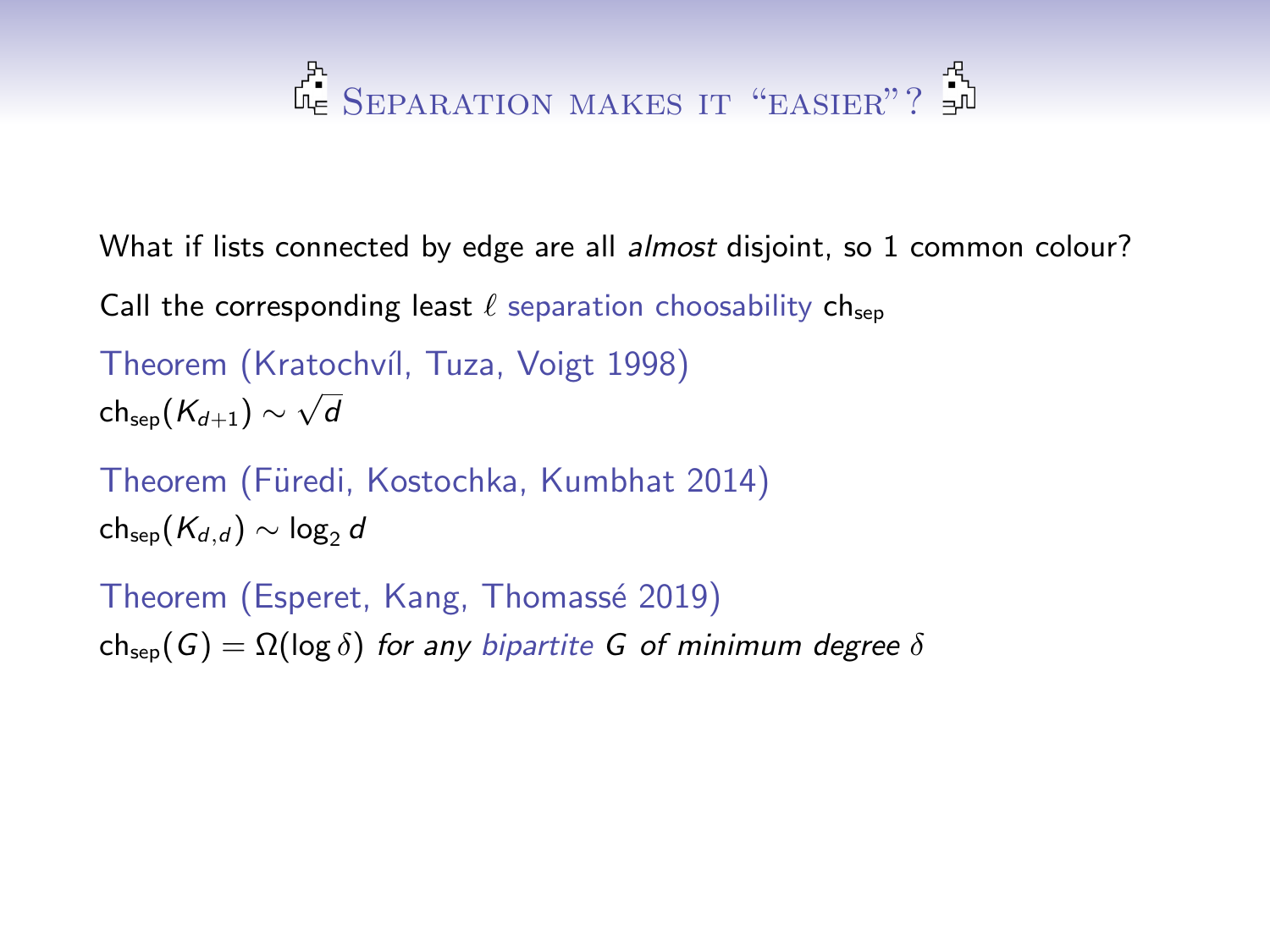## SEPARATION MAKES IT "EASIER"?

What if lists connected by edge are all *almost* disjoint, so 1 common colour?

Call the corresponding least  $\ell$  separation choosability ch<sub>sep</sub>

Theorem (Kratochvíl, Tuza, Voigt 1998) ch<sub>sep</sub> $(K_{d+1}) \sim \sqrt{d}$ 

Theorem (Füredi, Kostochka, Kumbhat 2014)  $ch_{\text{sen}}(K_{d,d}) \sim \log_2 d$ 

Theorem (Esperet, Kang, Thomassé 2019) ch<sub>sep</sub>(G) =  $\Omega(\log \delta)$  for any bipartite G of minimum degree  $\delta$ 

Question: Does ch<sub>sep</sub> grow in  $\delta$ ?

Problem: Almost-disjointness of lists is not monotone under edge-addition!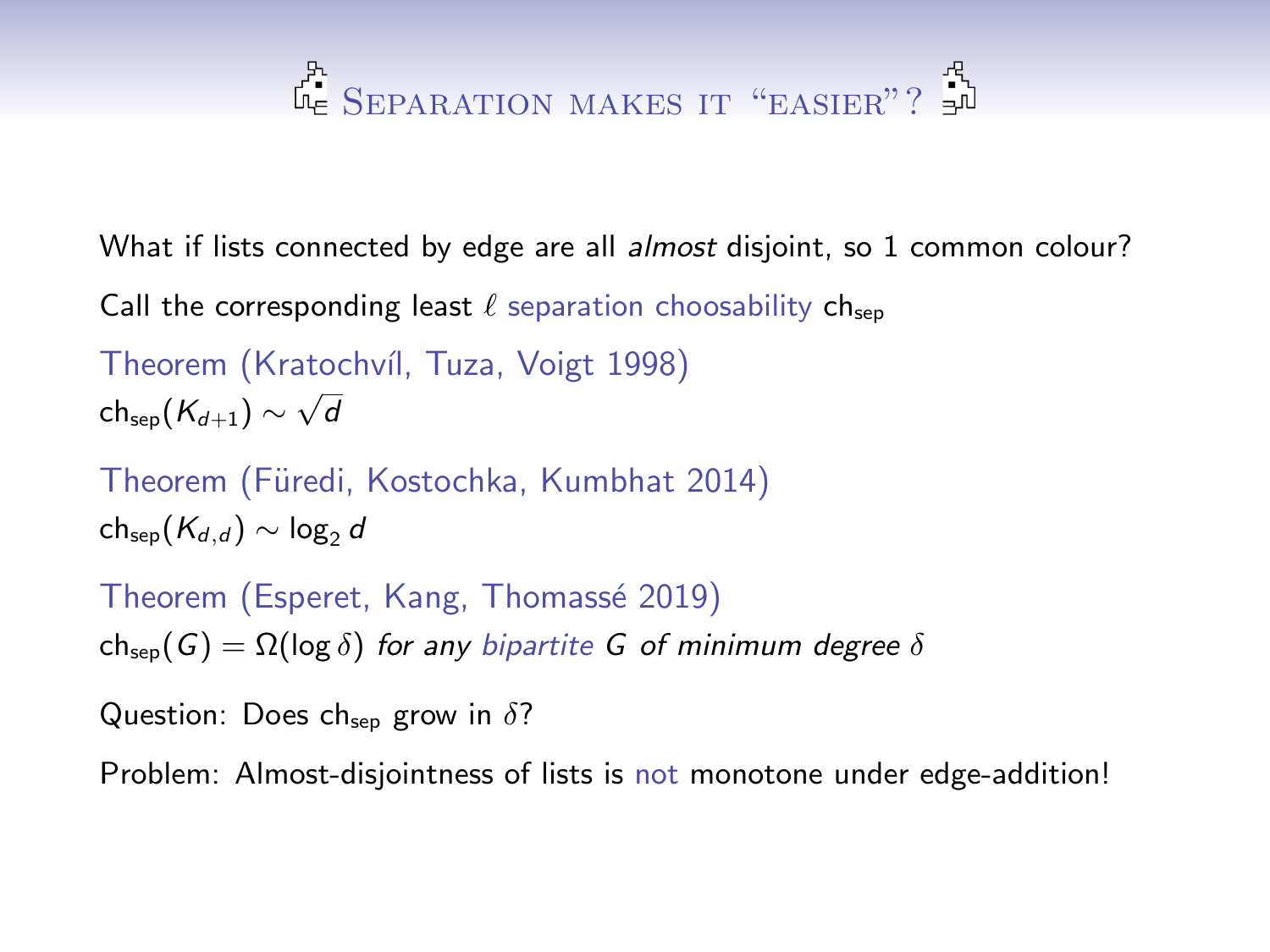### $\mathbb{R}$  Ramsey-type question/solution?  $\mathbb{R}^n$

Theorem (Kratochvíl, Tuza, Voigt 1998) ch<sub>sep</sub> $(K_{d+1}) \sim \sqrt{d}$ 

Theorem (Esperet, Kang, Thomassé 2019) ch<sub>sep</sub>(G) =  $\Omega(\log \delta)$  for any bipartite G of minimum degree  $\delta$ 

Question: Does ch<sub>sep</sub> grow in  $\delta$ ?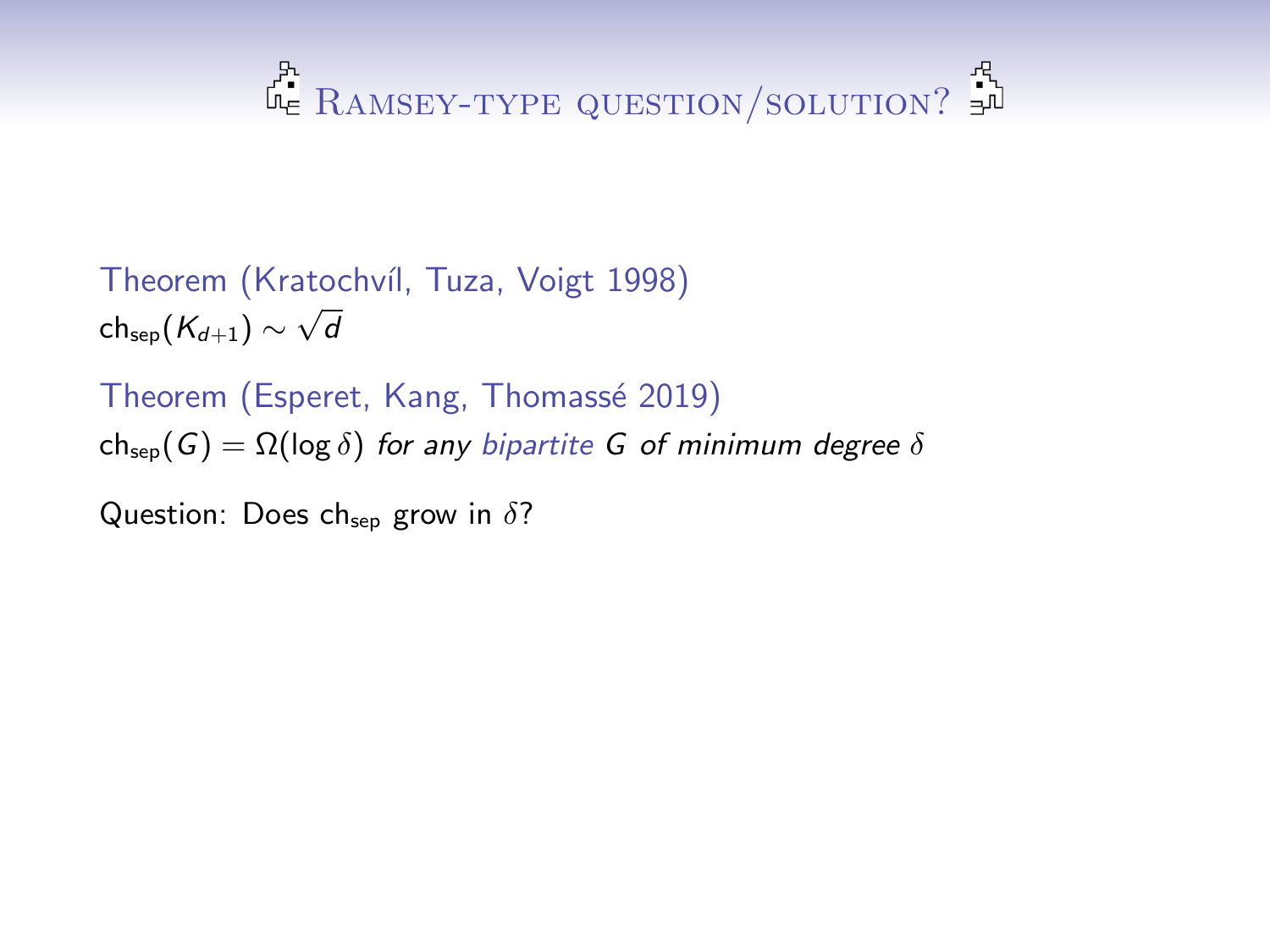## $\mathbb{R}$  Ramsey-type question/solution?  $\mathbb{R}^n$

Theorem (Kratochvíl, Tuza, Voigt 1998) ch<sub>sep</sub> $(K_{d+1}) \sim \sqrt{d}$ 

Theorem (Esperet, Kang, Thomassé 2019) ch<sub>sep</sub>(G) =  $\Omega(\log \delta)$  for any bipartite G of minimum degree  $\delta$ 

Question: Does ch<sub>sep</sub> grow in  $\delta$ ?

Related question: Does every graph of high minimum degree contain either

- a large clique or
- a large minimum degree bipartite induced subgraph?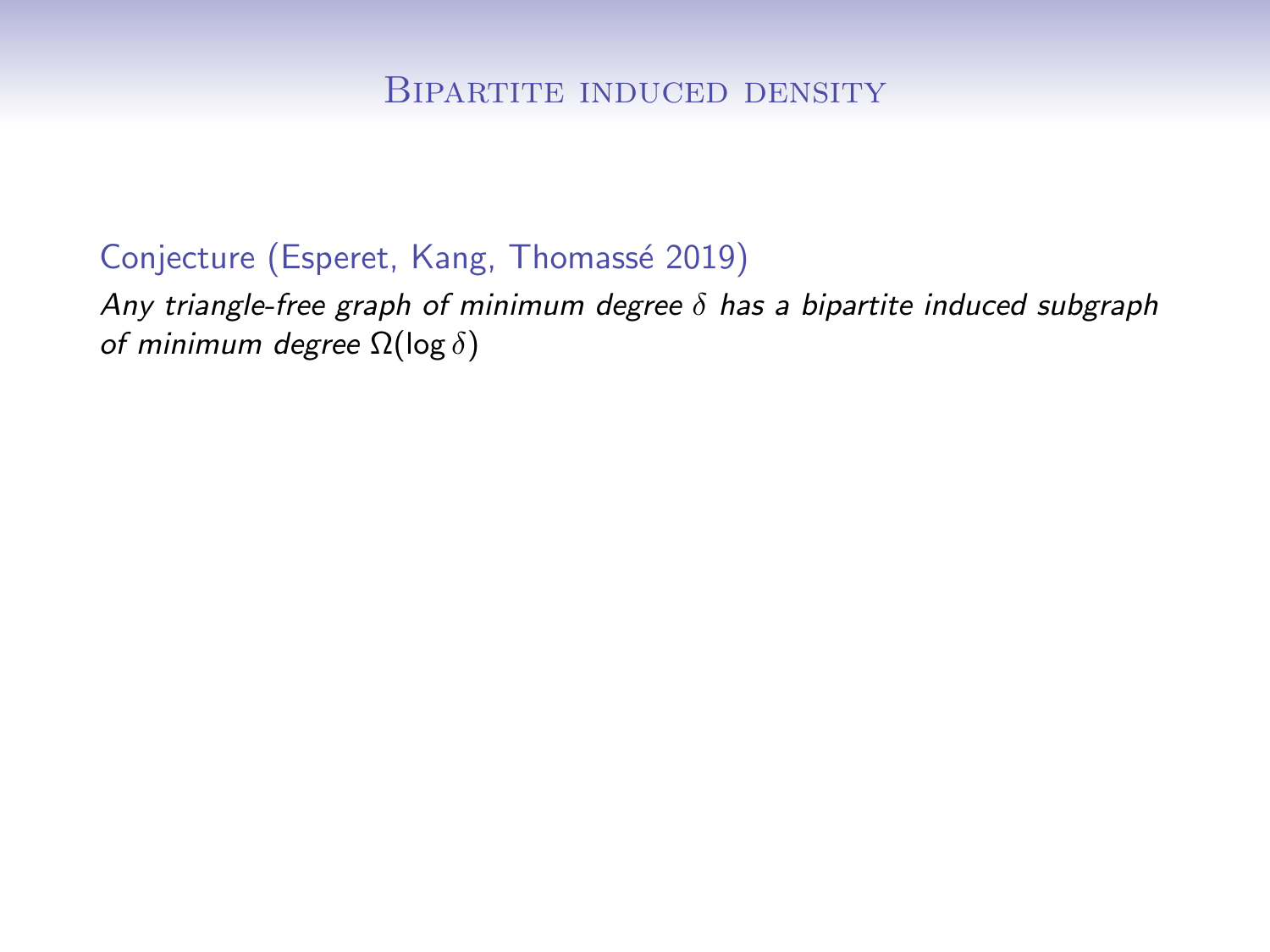Any triangle-free graph of minimum degree  $\delta$  has a bipartite induced subgraph of minimum degree  $\Omega(\log \delta)$ 

• Without triangle-free, trivially false due to cliques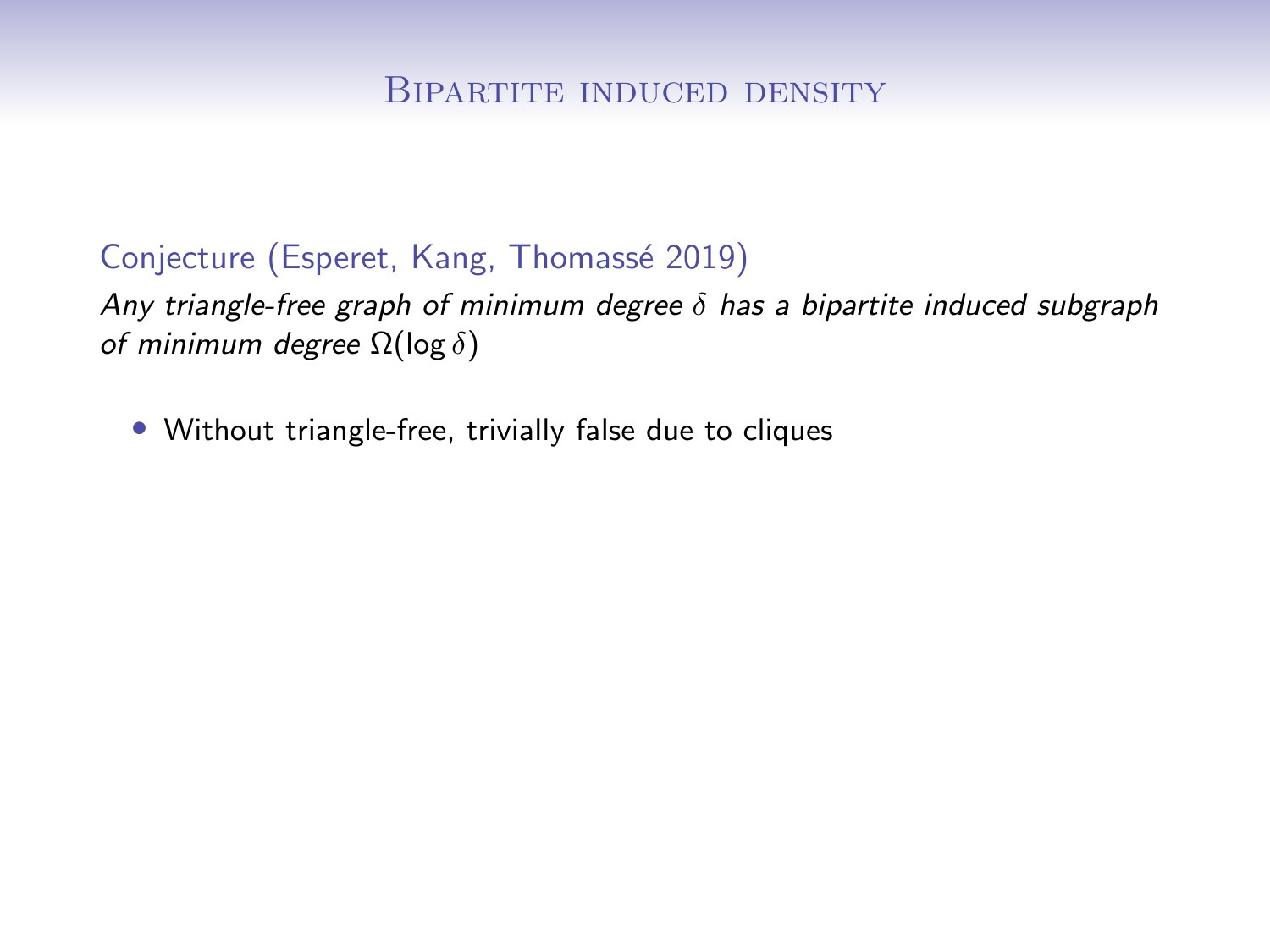- Without triangle-free, trivially false due to cliques
- Without induced, trivially true with  $d/2$  rather than C log d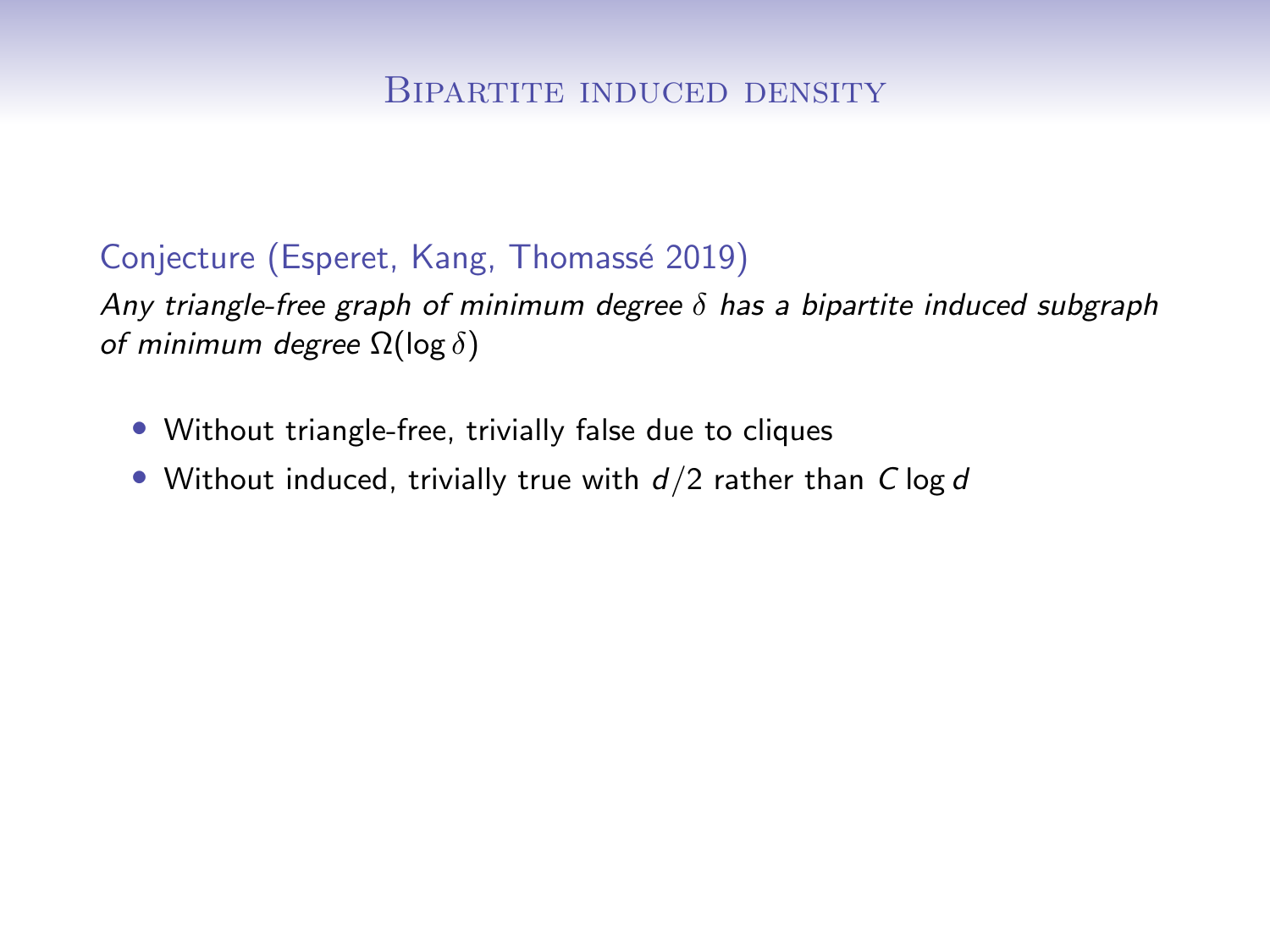- Without triangle-free, trivially false due to cliques
- Without induced, trivially true with  $d/2$  rather than C log d
- If true, it is sharp up to constant factor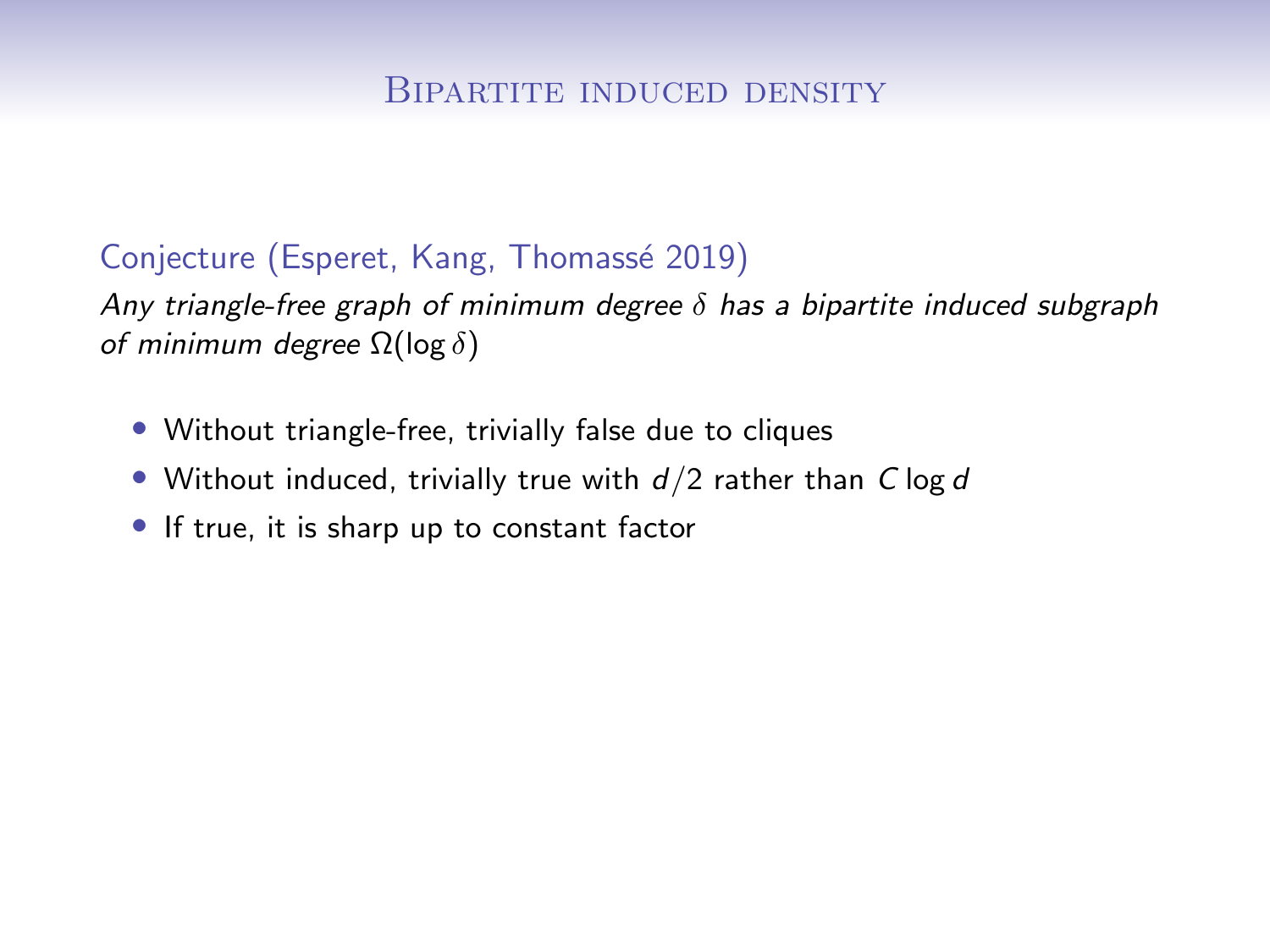- Without triangle-free, trivially false due to cliques
- Without induced, trivially true with  $d/2$  rather than C log d
- If true, it is sharp up to constant factor
- 2 rather than  $\Omega(\log \delta)$  corresponds to presence of an even hole (Radovanović and Vušković '13)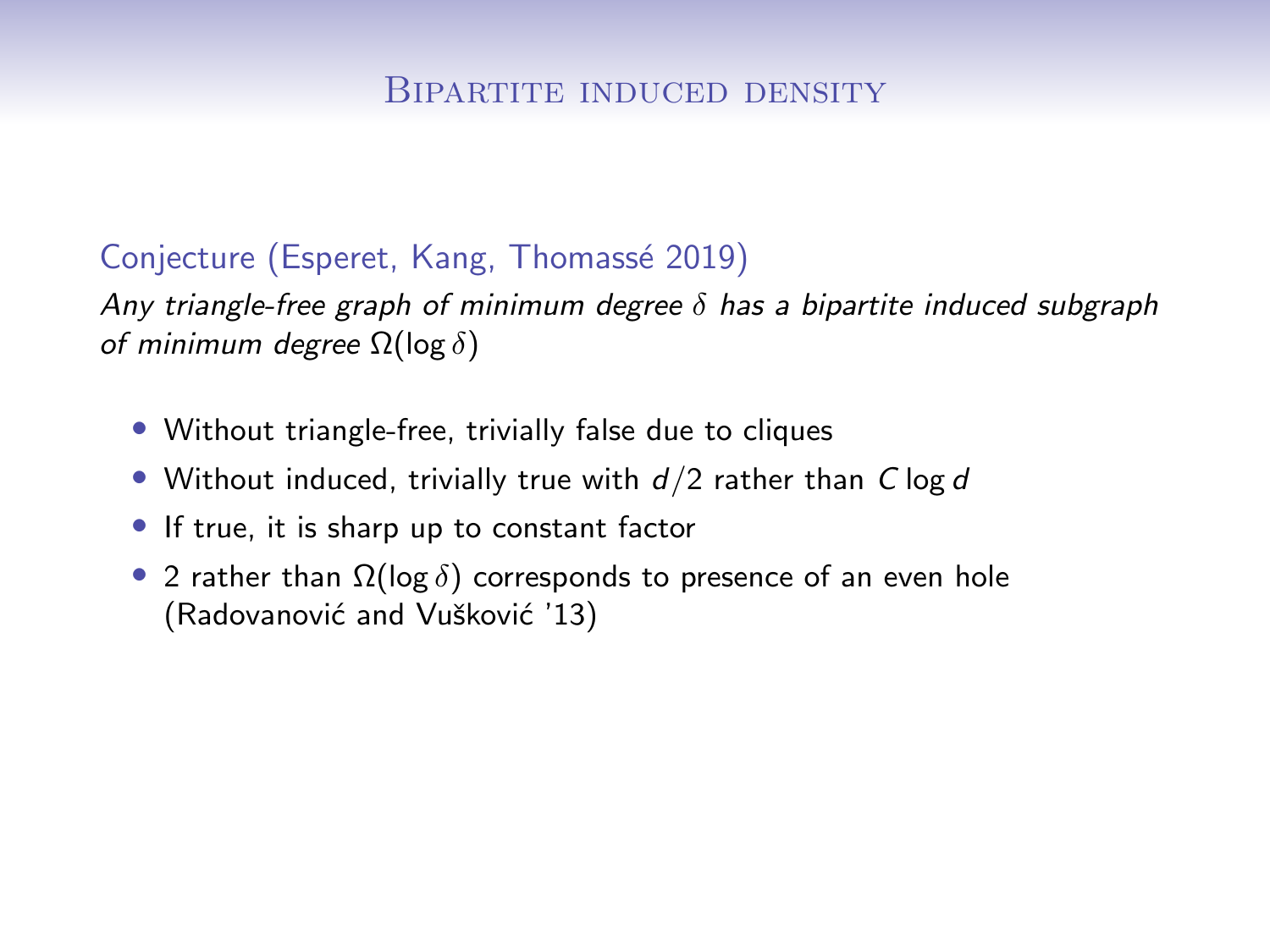- Without triangle-free, trivially false due to cliques
- Without induced, trivially true with  $d/2$  rather than C log d
- If true, it is sharp up to constant factor
- 2 rather than  $\Omega(\log \delta)$  corresponds to presence of an even hole (Radovanović and Vušković '13)
- True with "semi-bipartite" instead of bipartite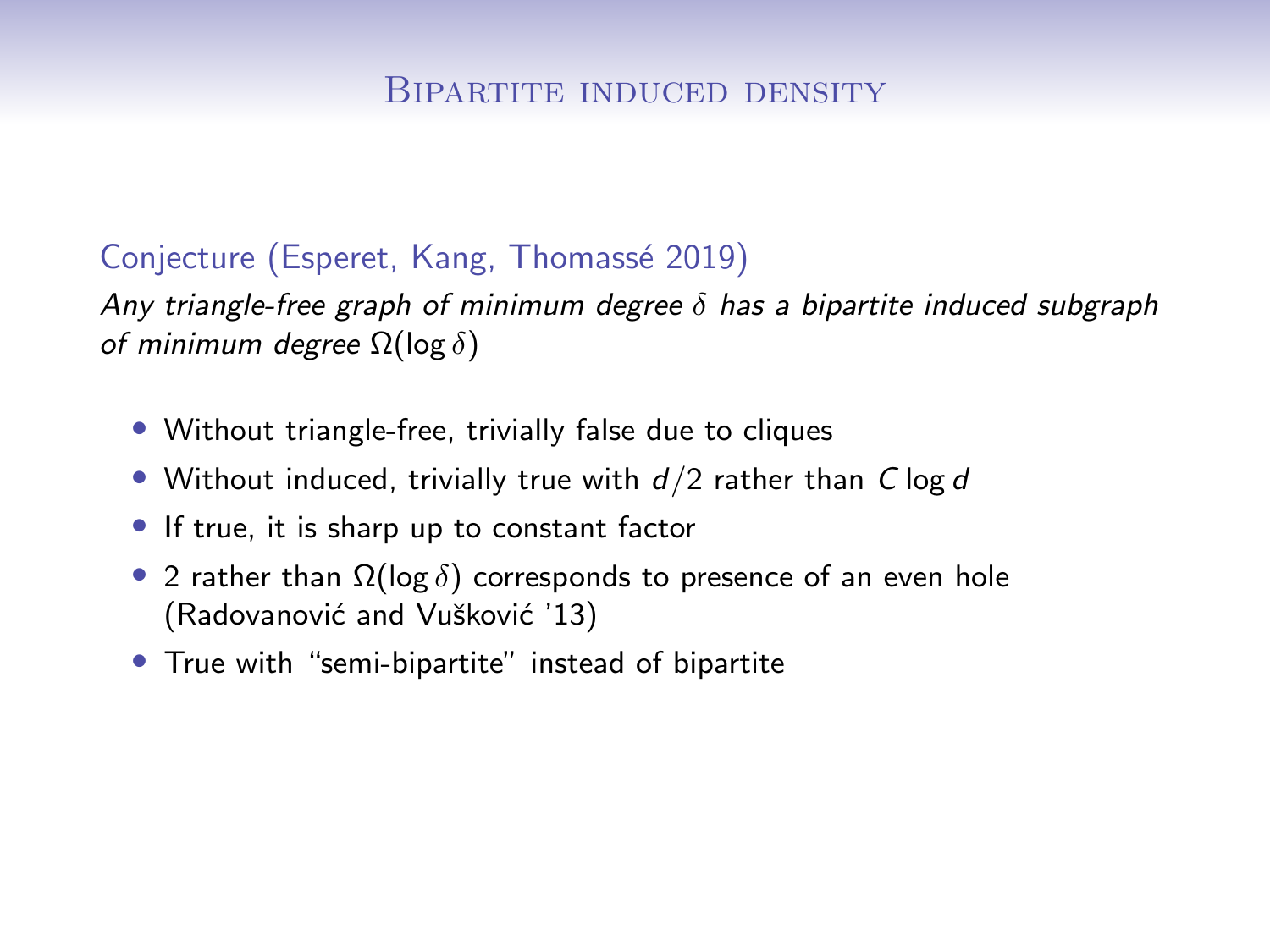- Without triangle-free, trivially false due to cliques
- Without induced, trivially true with  $d/2$  rather than C log d
- If true, it is sharp up to constant factor
- 2 rather than  $\Omega(\log \delta)$  corresponds to presence of an even hole (Radovanović and Vušković '13)
- True with "semi-bipartite" instead of bipartite
- $\bullet~$  True with  $\Omega(\frac{\log\delta}{\log\log\delta})$  (Kwan, Letzter, Sudakov, Tran 2018 $+$ )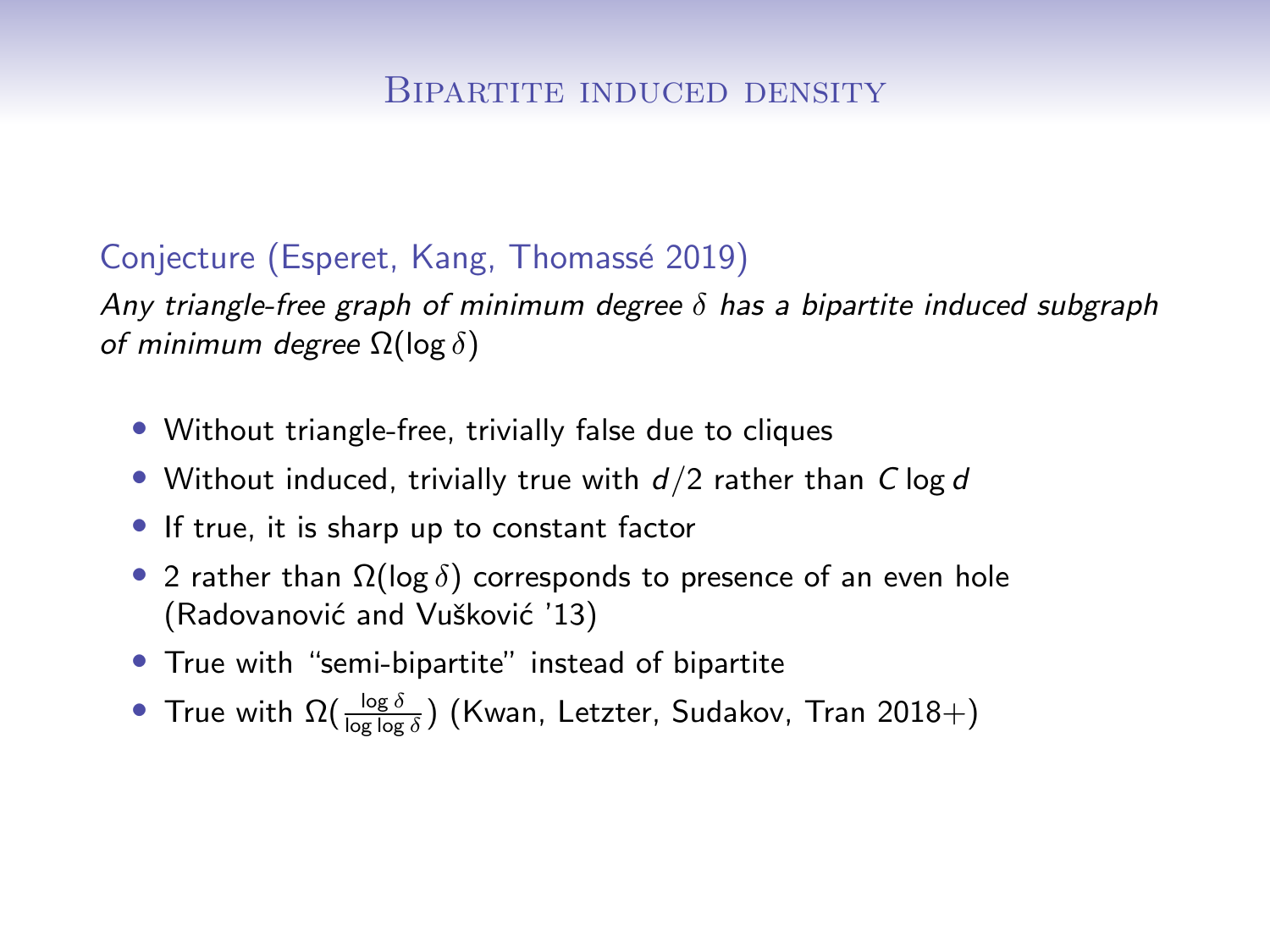#### "Between" independence and colouring

Suppose minimum degree  $\delta$  and there is a proper *k*-colouring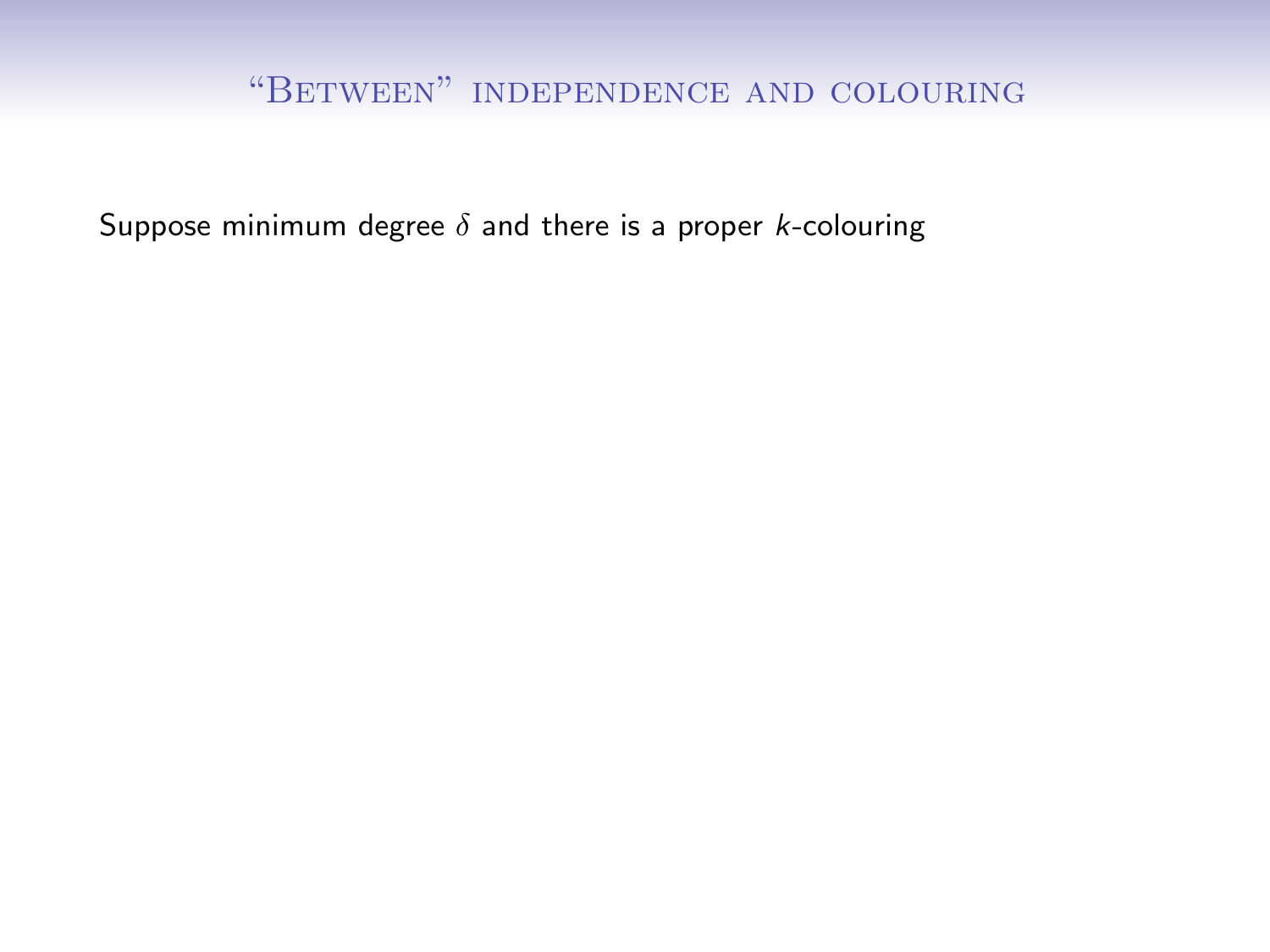Each of  $\sim \frac{k^2}{2}$  pairs of colour classes induces a bipartite graph  $\geq \frac{n\delta}{2}$  edges are distributed across these

By pigeonhole, one has  $\gtrsim \frac{n\delta}{k^2}$  edges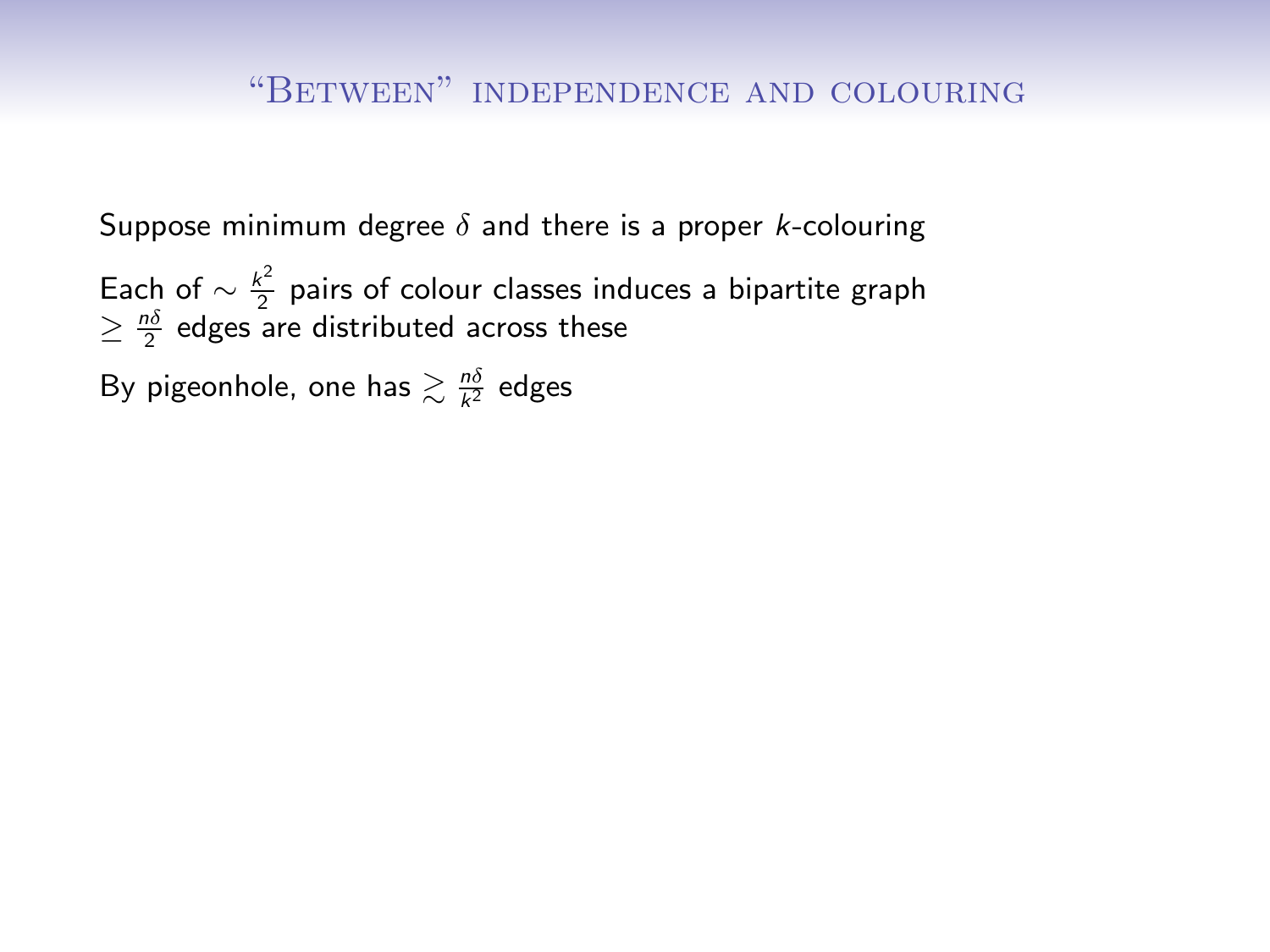Each of  $\sim \frac{k^2}{2}$  $\frac{\epsilon}{2}$  pairs of colour classes induces a bipartite graph  $\geq \frac{n\delta}{2}$  edges are distributed across these

By pigeonhole, one has  $\gtrsim \frac{n\delta}{k^2}$  edges So it has minimum degree  $\Omega(\frac{\delta}{k})$  if the colouring is balanced. . .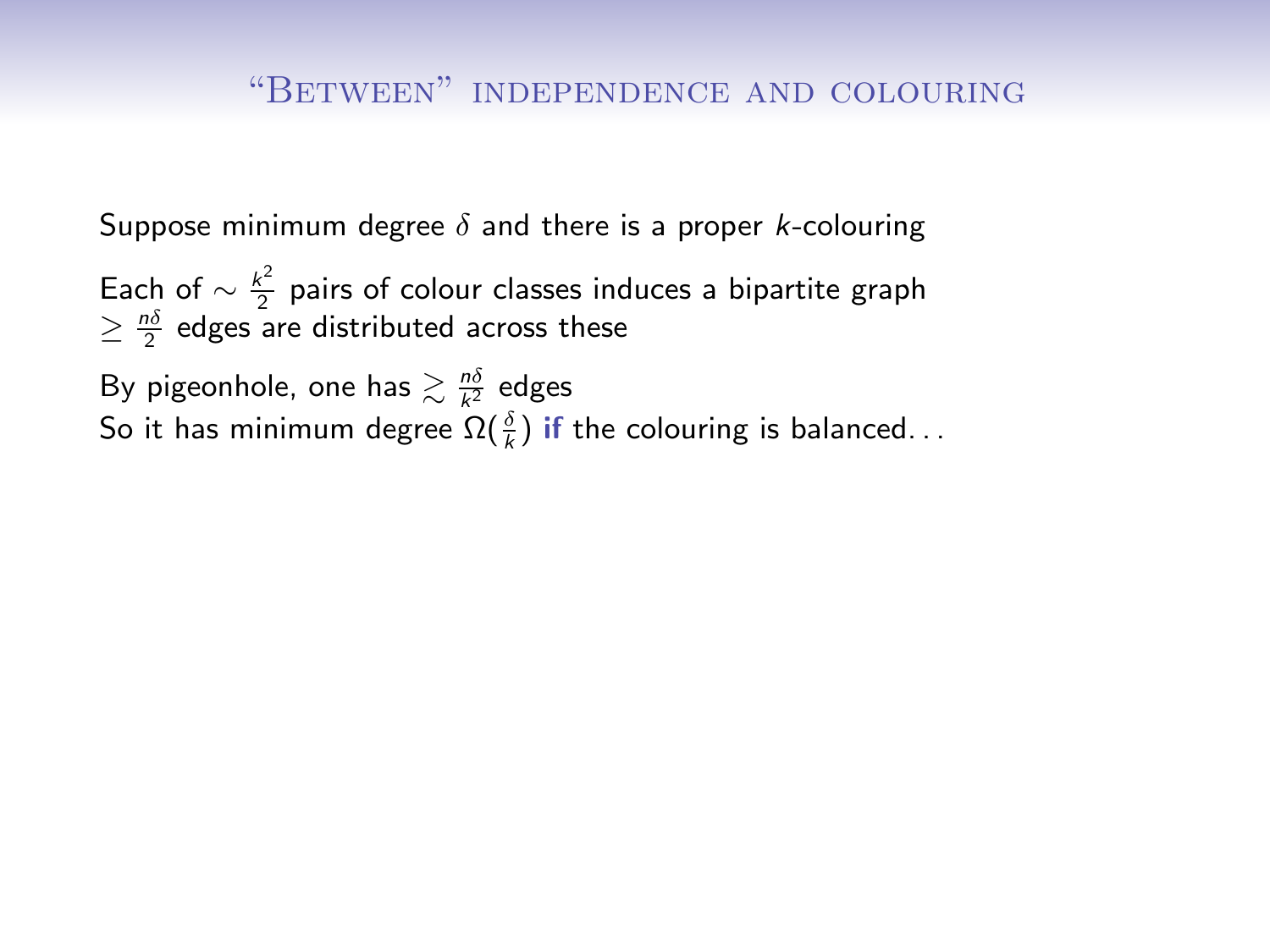Each of  $\sim \frac{k^2}{2}$  $\frac{\epsilon}{2}$  pairs of colour classes induces a bipartite graph  $\geq \frac{n\delta}{2}$  edges are distributed across these

By pigeonhole, one has  $\gtrsim \frac{n\delta}{k^2}$  edges So it has minimum degree  $\Omega(\frac{\delta}{k})$  if the colouring is balanced. . .

#### Theorem (Esperet, Kang, Thomass´e 2019)

Any graph with fractional chromatic number at most k and minimum degree  $\delta$ has a bipartite induced subgraph of minimum degree at least  $\frac{\delta}{2k}$ .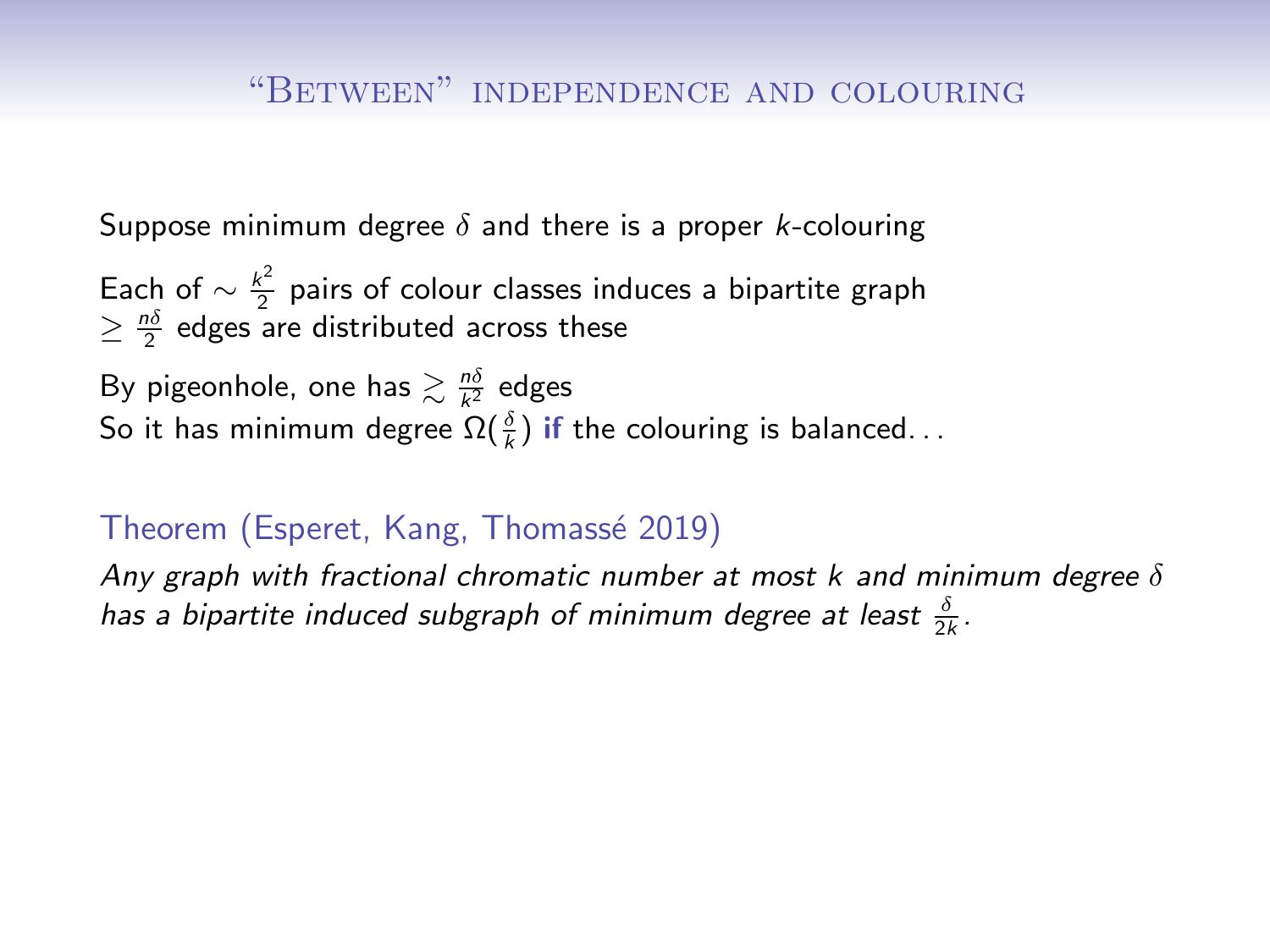Each of  $\sim \frac{k^2}{2}$  $\frac{\epsilon}{2}$  pairs of colour classes induces a bipartite graph  $\geq \frac{n\delta}{2}$  edges are distributed across these

By pigeonhole, one has  $\gtrsim \frac{n\delta}{k^2}$  edges So it has minimum degree  $\Omega(\frac{\delta}{k})$  if the colouring is balanced. . .

#### Theorem (Esperet, Kang, Thomass´e 2019)

Any graph with fractional chromatic number at most k and minimum degree  $\delta$ has a bipartite induced subgraph of minimum degree at least  $\frac{\delta}{2k}$ .

#### Conjecture (Harris 2019)

Any triangle-free graph with degeneracy  $\delta^*$  has fractional chromatic number  $O(\frac{\delta^*}{\log \delta^*})$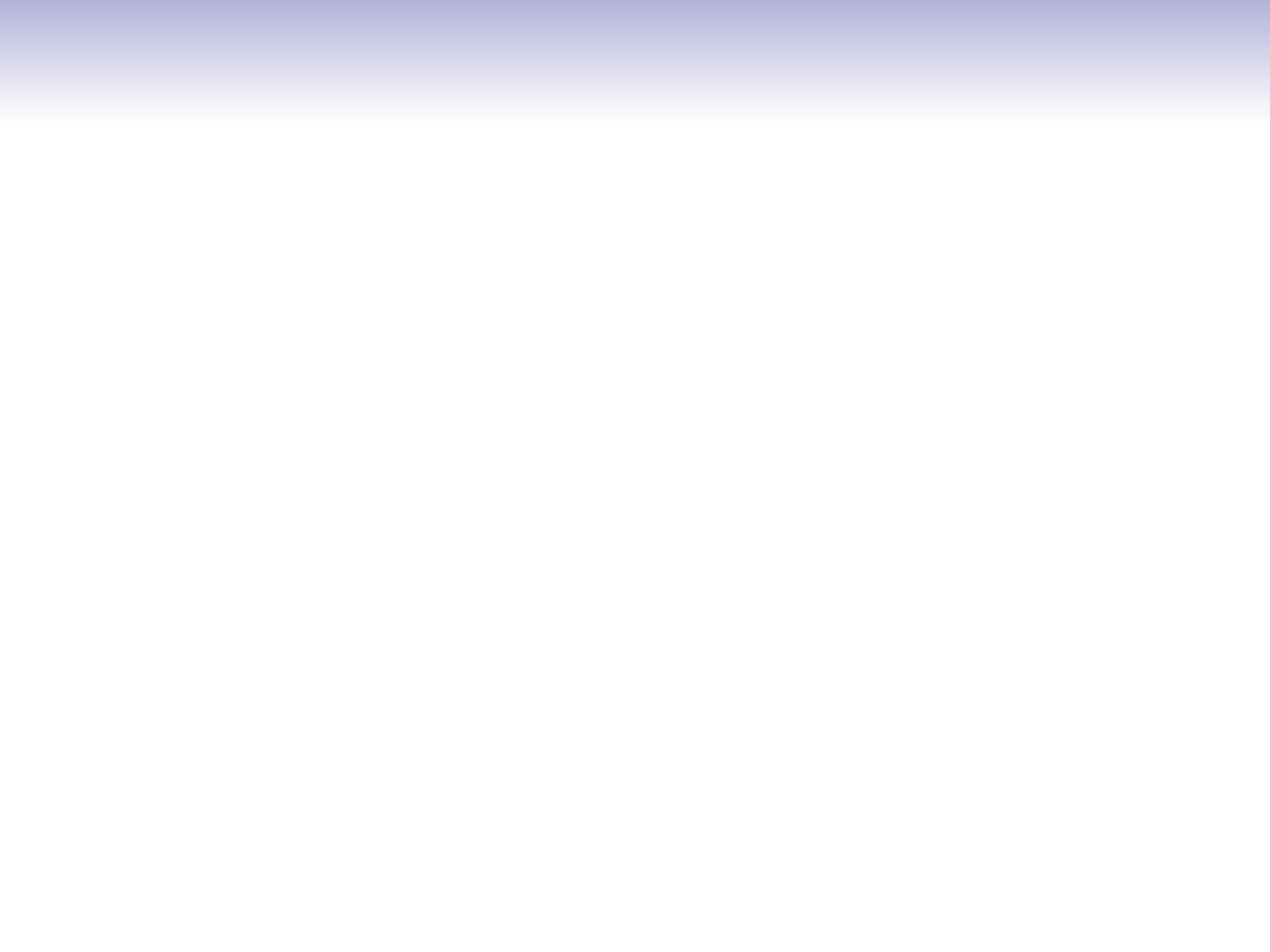Imagine adversaries to colouring

- that issue arbitrary matchings specifying pairwise conflicts of colours
- between lists of size  $\ell$  on vertices joined by an edge

What is least  $\ell$  for which colouring is always possible? (Necessarily  $\ell \geq ch$ )

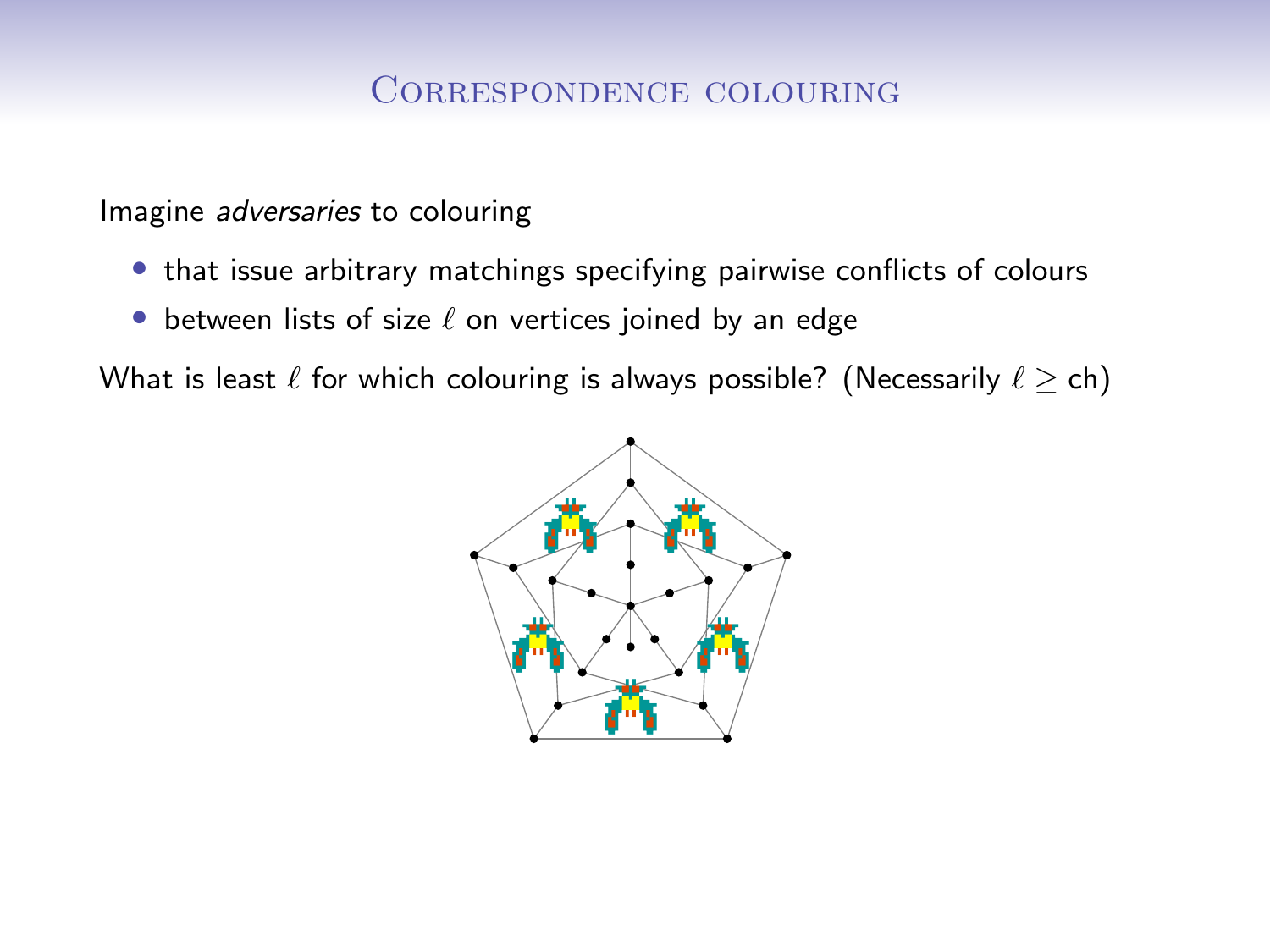Imagine adversaries to colouring

- that issue arbitrary matchings specifying pairwise conflicts of colours
- between lists of size  $\ell$  on vertices joined by an edge

What is least  $\ell$  for which colouring is always possible? (Necessarily  $\ell \geq ch$ )



Called correspondence chromatic number or DP-chromatic number  $\chi_{\text{DP}}$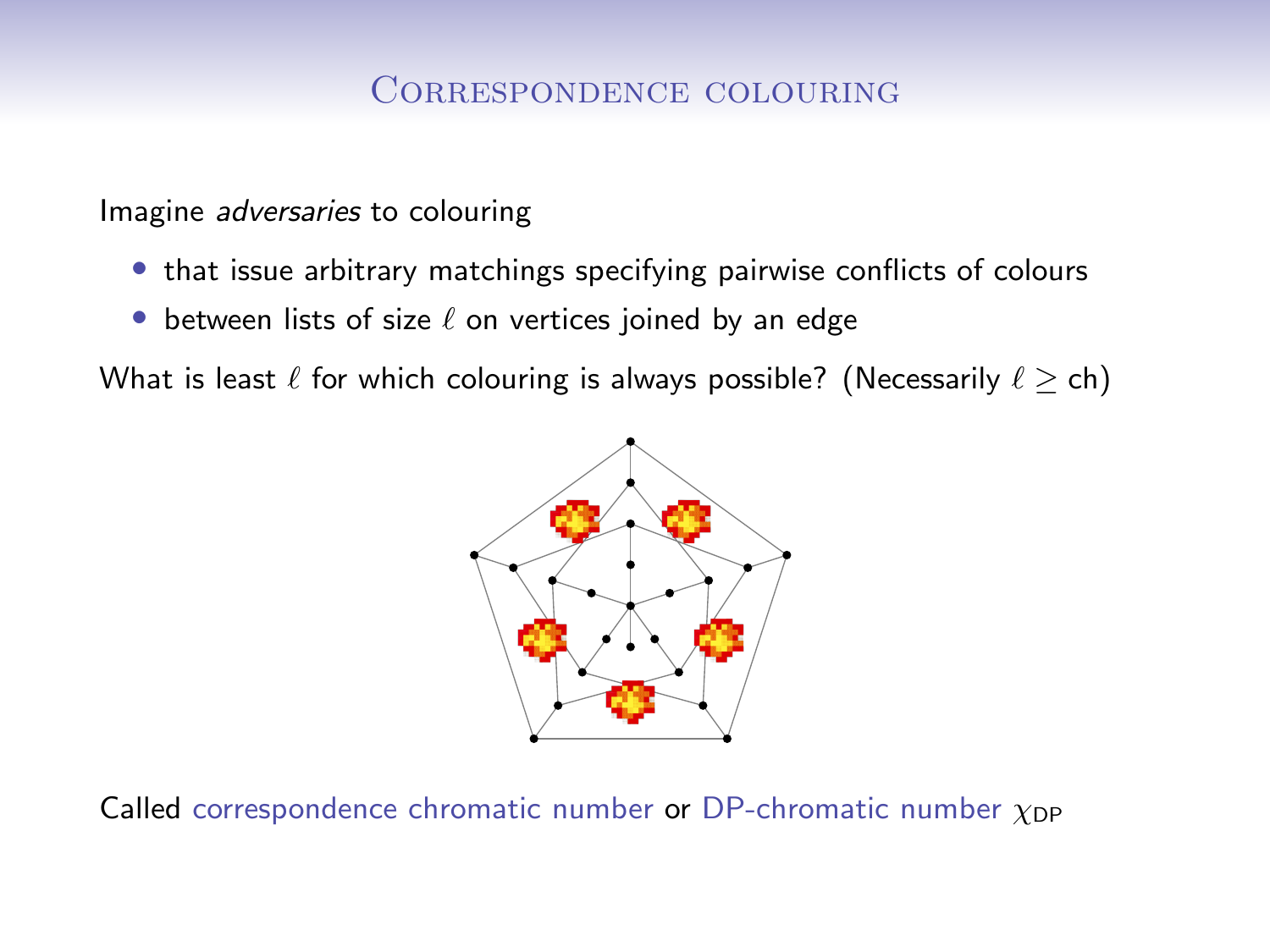#### Correspondence colouring

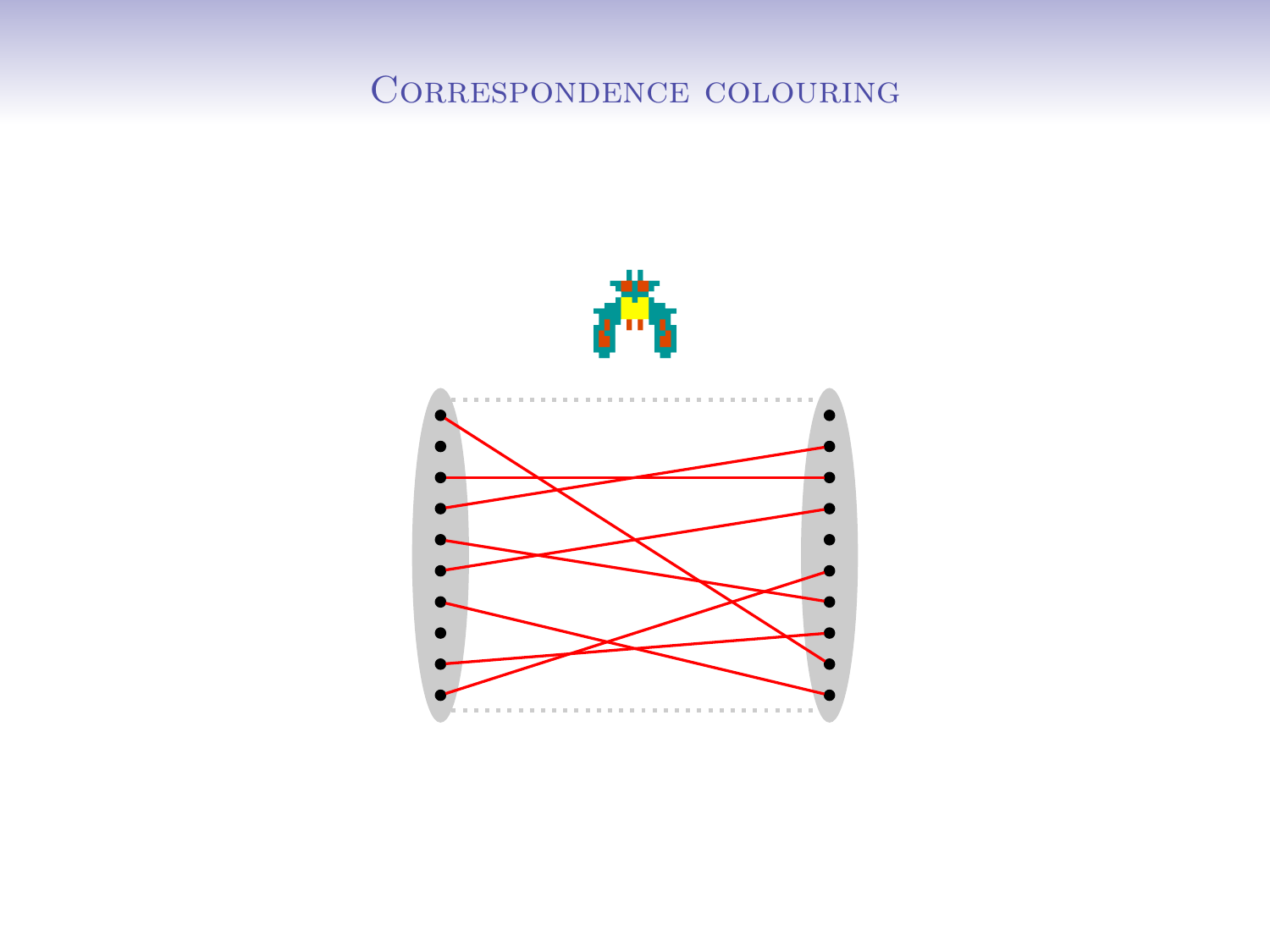

Or rather, it is much more closely linked with density Theorem (Bernshteyn 2016, cf. Král', Pangrác, Voss 2005)  $\chi_\mathsf{DP}(\mathsf{G}) \gtrsim \frac{\delta}{2\log \delta}$  for any  $\mathsf{G}$  of minimum degree  $\delta$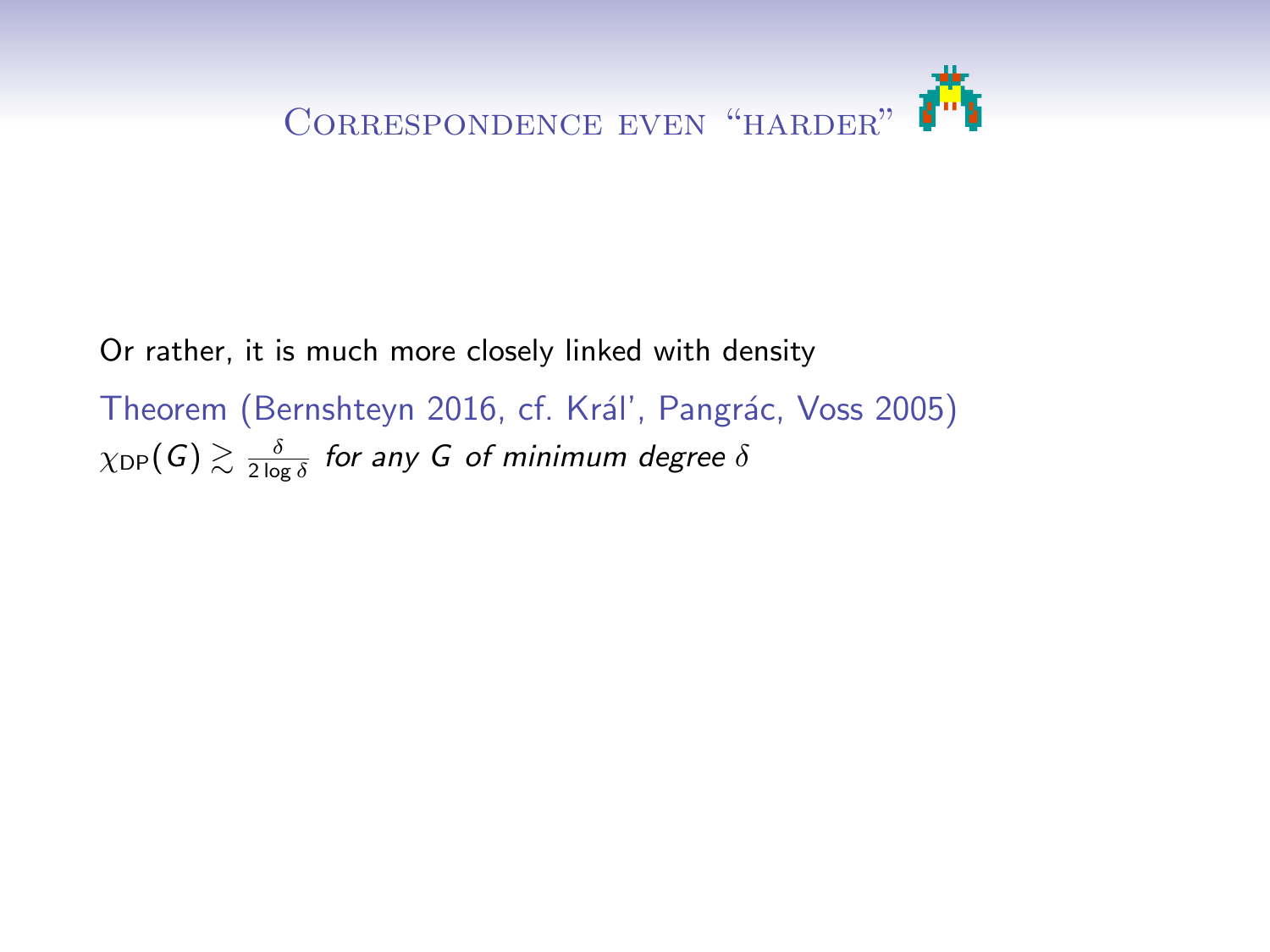

Or rather, it is much more closely linked with density

Theorem (Bernshteyn 2016, cf. Král', Pangrác, Voss 2005)  $\chi_\mathsf{DP}(\mathsf{G}) \gtrsim \frac{\delta}{2\log \delta}$  for any  $\mathsf{G}$  of minimum degree  $\delta$ 

Theorem (Bernshteyn 2019, cf. Molloy 2019)  $\chi_\mathsf{DP}(\mathsf{G}) \lesssim \frac{\Delta}{\log \Delta}$  for any triangle-free  $\mathsf G$  of maximum degree  $\Delta$ 

NB: This settles correspondence version of conjecture of Alon & Krivelevich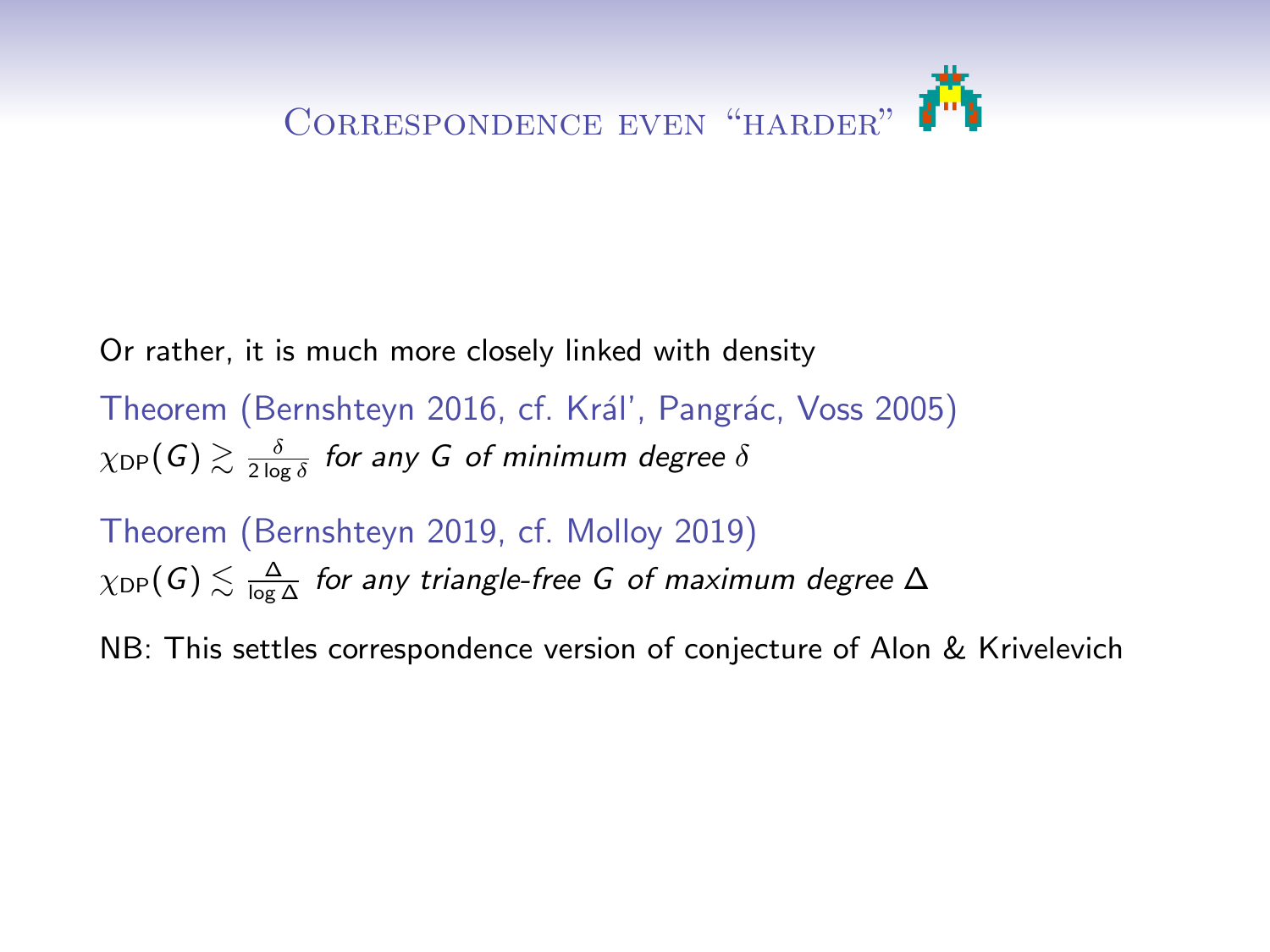

#### What if lists connected by edge are all almost disjoint, so 1 conflict?

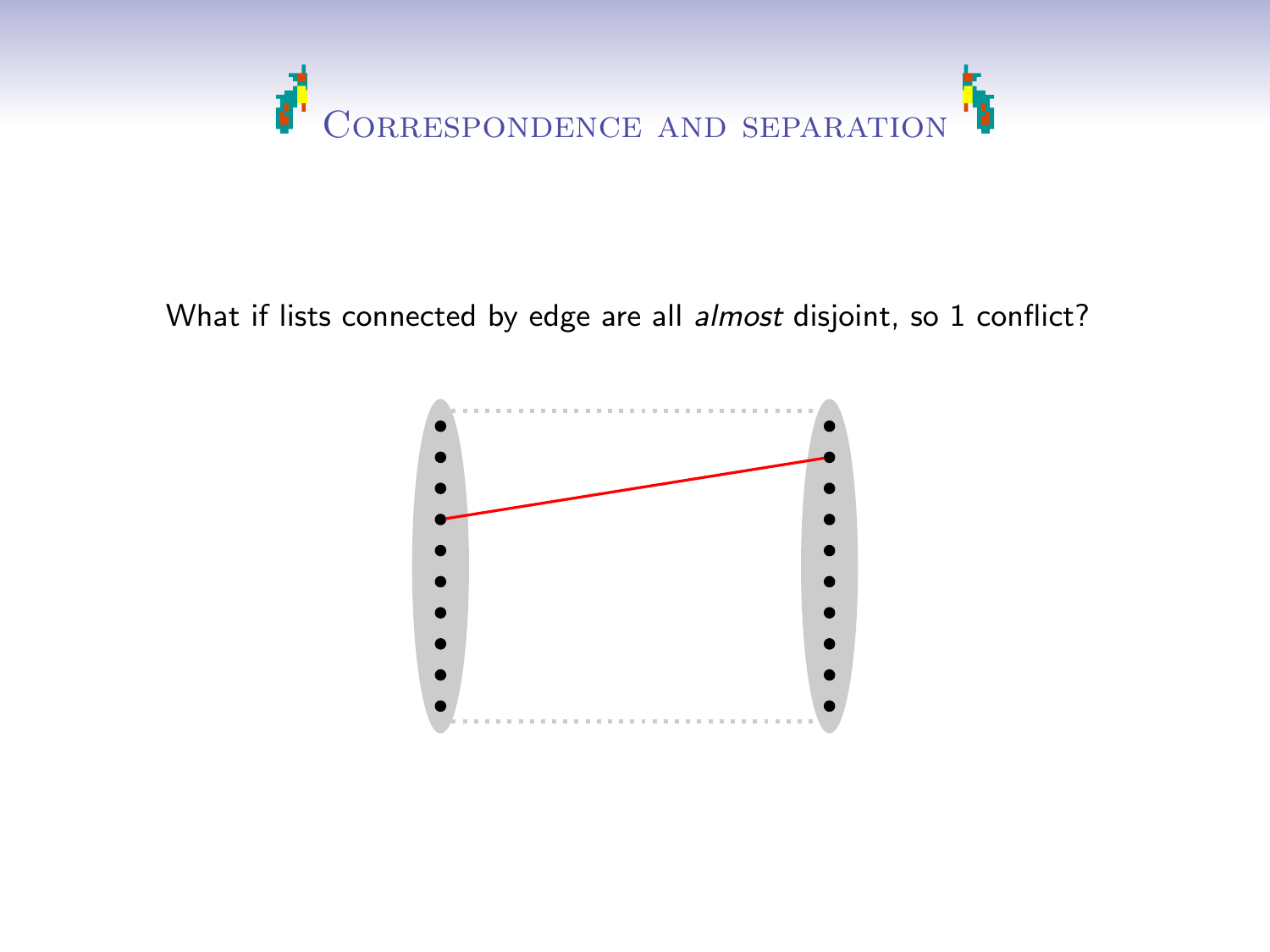

A generalisation to multigraphs is natural (also for "adaptable choosability") Call the corresponding least  $\ell$  least conflict choosability ch<sub>DP1</sub>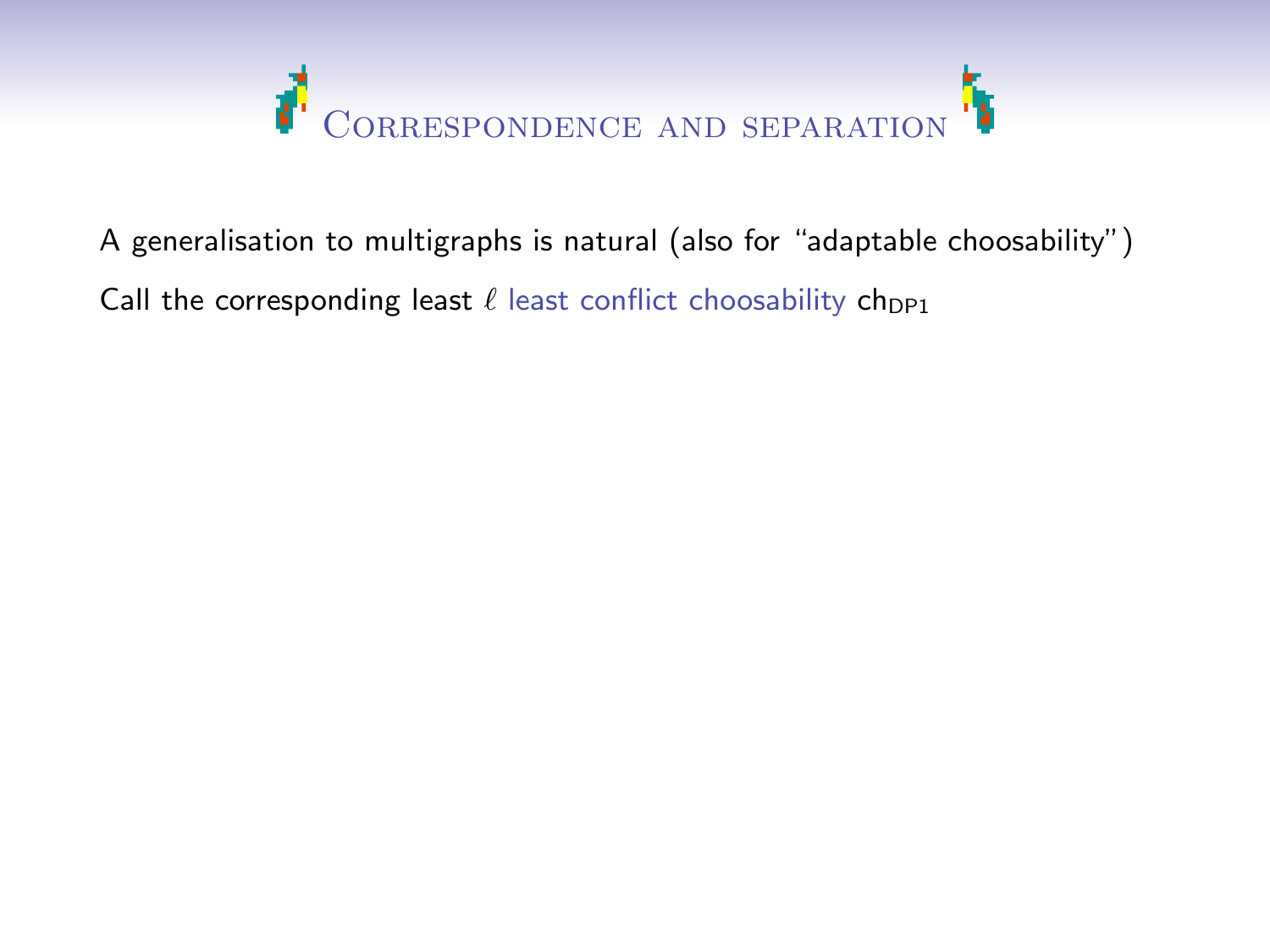

A generalisation to multigraphs is natural (also for "adaptable choosability") Call the corresponding least  $\ell$  least conflict choosability ch<sub>DP1</sub> Theorem (Dvořák, Esperet, Kang, Ozeki 2018+)  $\sum_{c \in \text{DPP1}}$  (*G*)  $\leq 2\sqrt{\Delta}$  for any (multigraph) *G* of maximum degree  $\Delta$ NB:  $\mathsf{ch}_{\mathsf{DP1}}(\mathsf{G}) \gtrsim \sqrt{\Delta}$  for a 2-vertex  $\mathsf G$  of multiplicity  $\Delta$   $(\mathsf I)$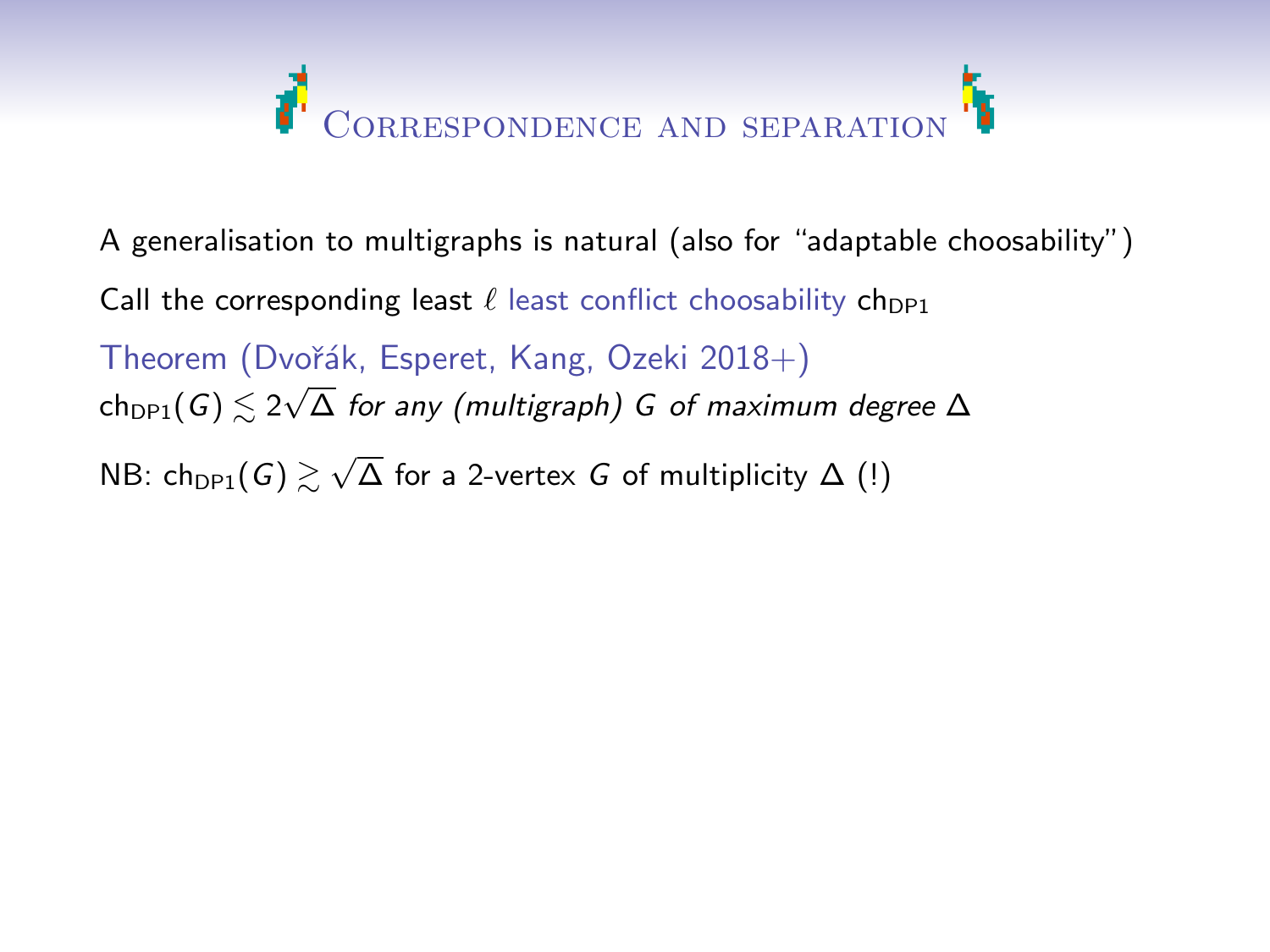

- A generalisation to multigraphs is natural (also for "adaptable choosability")
- Call the corresponding least  $\ell$  least conflict choosability ch<sub>DP1</sub>

Theorem (Dvořák, Esperet, Kang, Ozeki 2018+)  $\sum_{c \in \text{DPP1}}$  (*G*)  $\leq 2\sqrt{\Delta}$  for any (multigraph) *G* of maximum degree  $\Delta$ NB:  $\mathsf{ch}_{\mathsf{DP1}}(\mathsf{G}) \gtrsim \sqrt{\Delta}$  for a 2-vertex  $\mathsf G$  of multiplicity  $\Delta$   $(\mathsf I)$ Theorem (Dvořák, Esperet, Kang, Ozeki 2018+)  $\mathsf{ch}_{\mathsf{DP1}}(\mathsf{G}) \gtrsim \sqrt{\frac{\delta}{\log \delta}}$  for any  $\mathsf G$  of minimum degree  $\delta$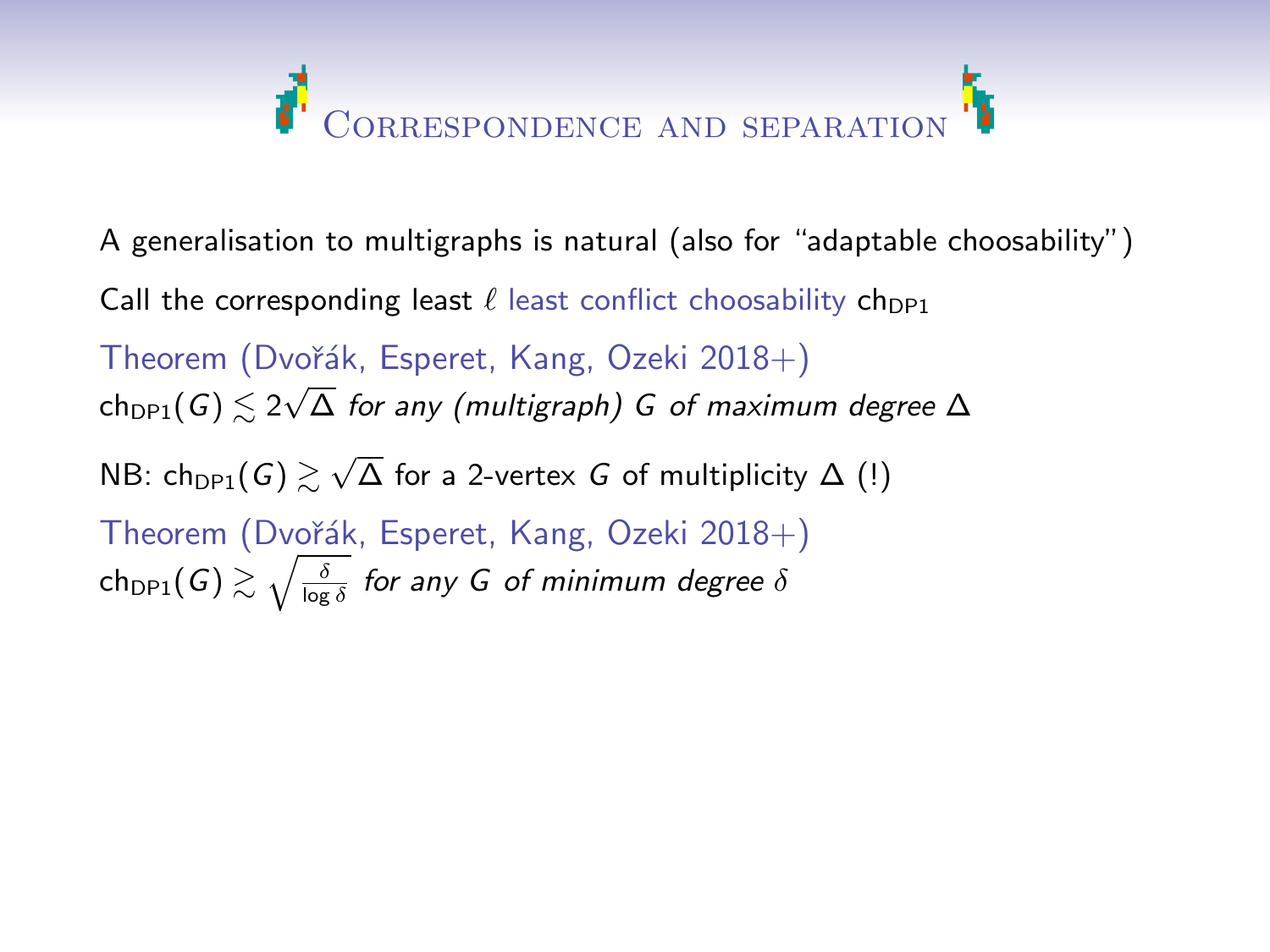# ORRESPONDENCE AND SEPARATION

- A generalisation to multigraphs is natural (also for "adaptable choosability")
- Call the corresponding least  $\ell$  least conflict choosability ch<sub>DP1</sub>

Theorem (Dvořák, Esperet, Kang, Ozeki 2018+)  $\sum_{c \in \text{DPP1}}$  (*G*)  $\leq 2\sqrt{\Delta}$  for any (multigraph) *G* of maximum degree  $\Delta$ 

- NB:  $\mathsf{ch}_{\mathsf{DP1}}(\mathsf{G}) \gtrsim \sqrt{\Delta}$  for a 2-vertex  $\mathsf G$  of multiplicity  $\Delta$   $(\mathsf I)$
- Theorem (Dvořák, Esperet, Kang, Ozeki 2018+)  $\mathsf{ch}_{\mathsf{DP1}}(\mathsf{G}) \gtrsim \sqrt{\frac{\delta}{\log \delta}}$  for any  $\mathsf G$  of minimum degree  $\delta$

An analogue of Heawood's Formula (roughly of form  $\chi=O(\sqrt{g+1}))$ Theorem (Dvořák, Esperet, Kang, Ozeki 2018+)  $\mathsf{ch}_{\mathsf{DP1}}(\mathsf{G}) = O((g+1)^{1/4}\log(g+2))$  for any simple  $\mathsf G$  embeddable on a surface of Euler genus g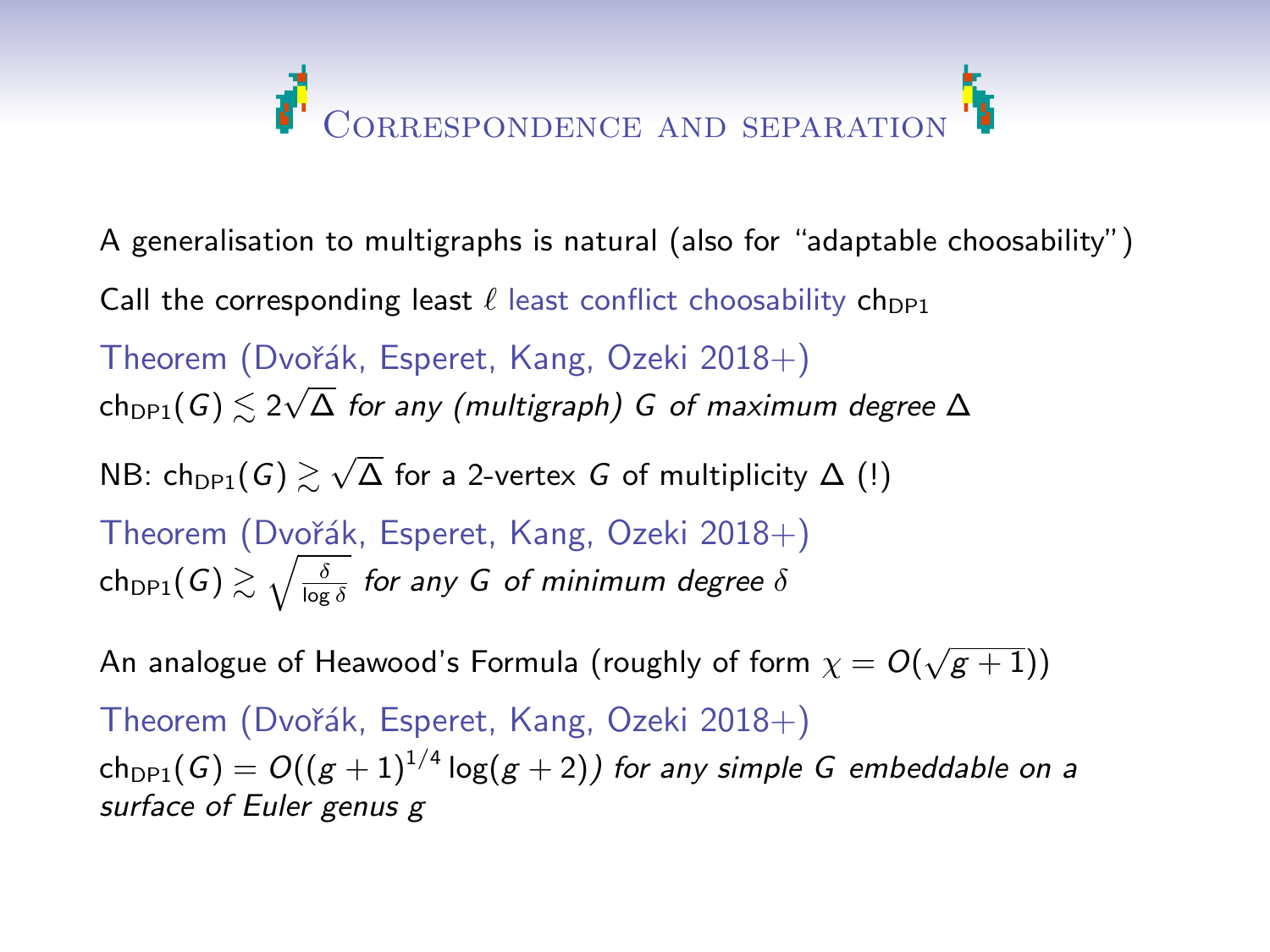

Theorem (Dvořák, Esperet, Kang, Ozeki 2018+)  $\text{ch}_{\text{DP1}}(G) \lesssim 2\sqrt{\Delta}$  for any (multigraph) G of maximum degree  $\Delta$ 

NB:  $\mathsf{ch}_{\mathsf{DP1}}(\mathsf{G}) \gtrsim \sqrt{\Delta}$  for a 2-vertex  $G$  of multiplicity  $\Delta$   $(\mathsf{l})$ 

<sup>∗</sup>Observed in ongoing work with Kelly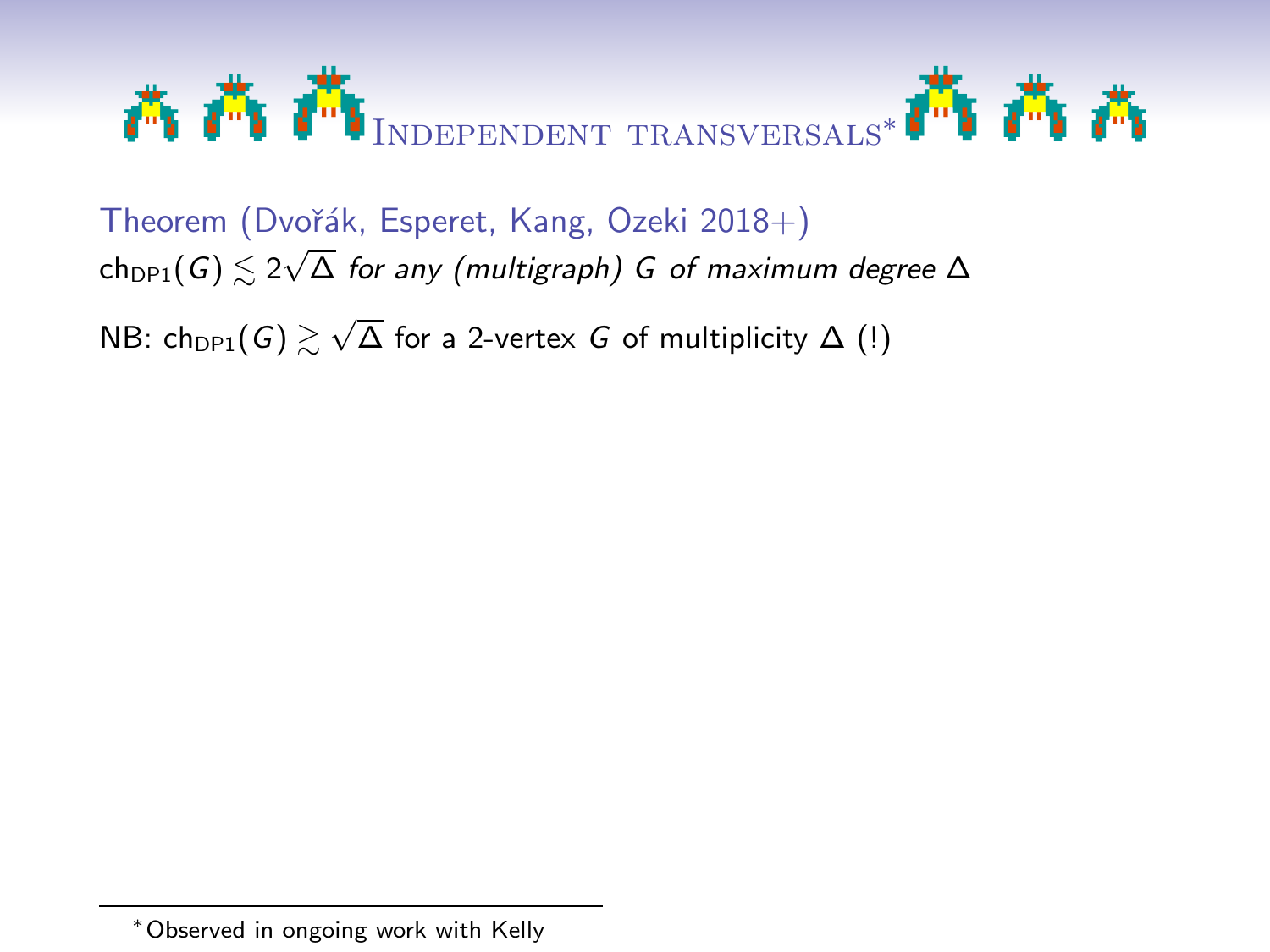

Theorem (Dvořák, Esperet, Kang, Ozeki 2018+)  $\text{ch}_{\text{DP1}}(G) \lesssim 2\sqrt{\Delta}$  for any (multigraph) G of maximum degree  $\Delta$ 

NB:  $\mathsf{ch}_{\mathsf{DP1}}(\mathsf{G}) \gtrsim \sqrt{\Delta}$  for a 2-vertex  $G$  of multiplicity  $\Delta$   $(\mathsf{l})$ 

Theorem Redux (Dvořák, Esperet, Kang, Ozeki 2018+) Given simple H and a vertex partition  $L: [n] \rightarrow \binom{V(H)}{\ell}$  satisfying

• 
$$
\frac{1}{\ell} \sum_{i \in L(v)} \deg(i) \leq D \text{ for every } v \in [n]
$$

• 
$$
\ell \gtrsim 4D
$$
,

there is an independent set that is transversal to the partition L

<sup>∗</sup>Observed in ongoing work with Kelly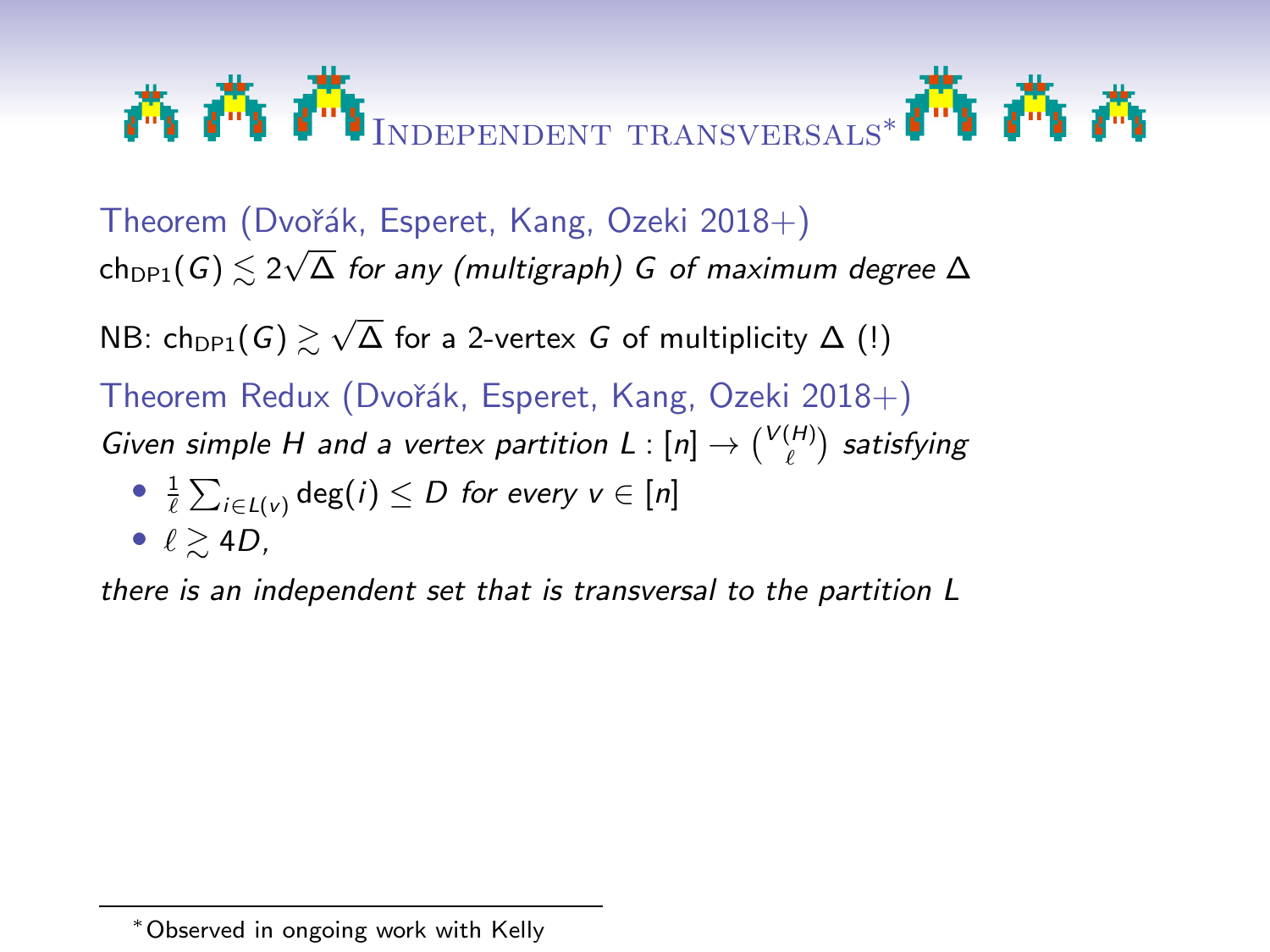

Theorem (Dvořák, Esperet, Kang, Ozeki 2018+)  $\text{ch}_{\text{DP1}}(G) \lesssim 2\sqrt{\Delta}$  for any (multigraph) G of maximum degree  $\Delta$ 

NB:  $\mathsf{ch}_{\mathsf{DP1}}(\mathsf{G}) \gtrsim \sqrt{\Delta}$  for a 2-vertex  $G$  of multiplicity  $\Delta$   $(\mathsf{l})$ Theorem Redux (Dvořák, Esperet, Kang, Ozeki 2018+) Given simple H and a vertex partition  $L: [n] \rightarrow \binom{V(H)}{\ell}$  satisfying

• 
$$
\frac{1}{\ell} \sum_{i \in L(v)} \deg(i) \leq D \text{ for every } v \in [n]
$$

• 
$$
\ell \gtrsim 4D
$$
,

there is an independent set that is transversal to the partition L

So closely related to Haxell 2001 (with instead deg( $i$ )  $\leq D$  and 2D) and Theorem (Bollobás, Erdős, Szemerédi 1975, cf. Szabó & Tardos 2006)

ch<sub>DP1</sub>(G)  $\gtrsim \sqrt{2\Delta}$  for some multigraph G of maximum degree  $\Delta$ 

and also to List Colouring Constants. . .

<sup>∗</sup>Observed in ongoing work with Kelly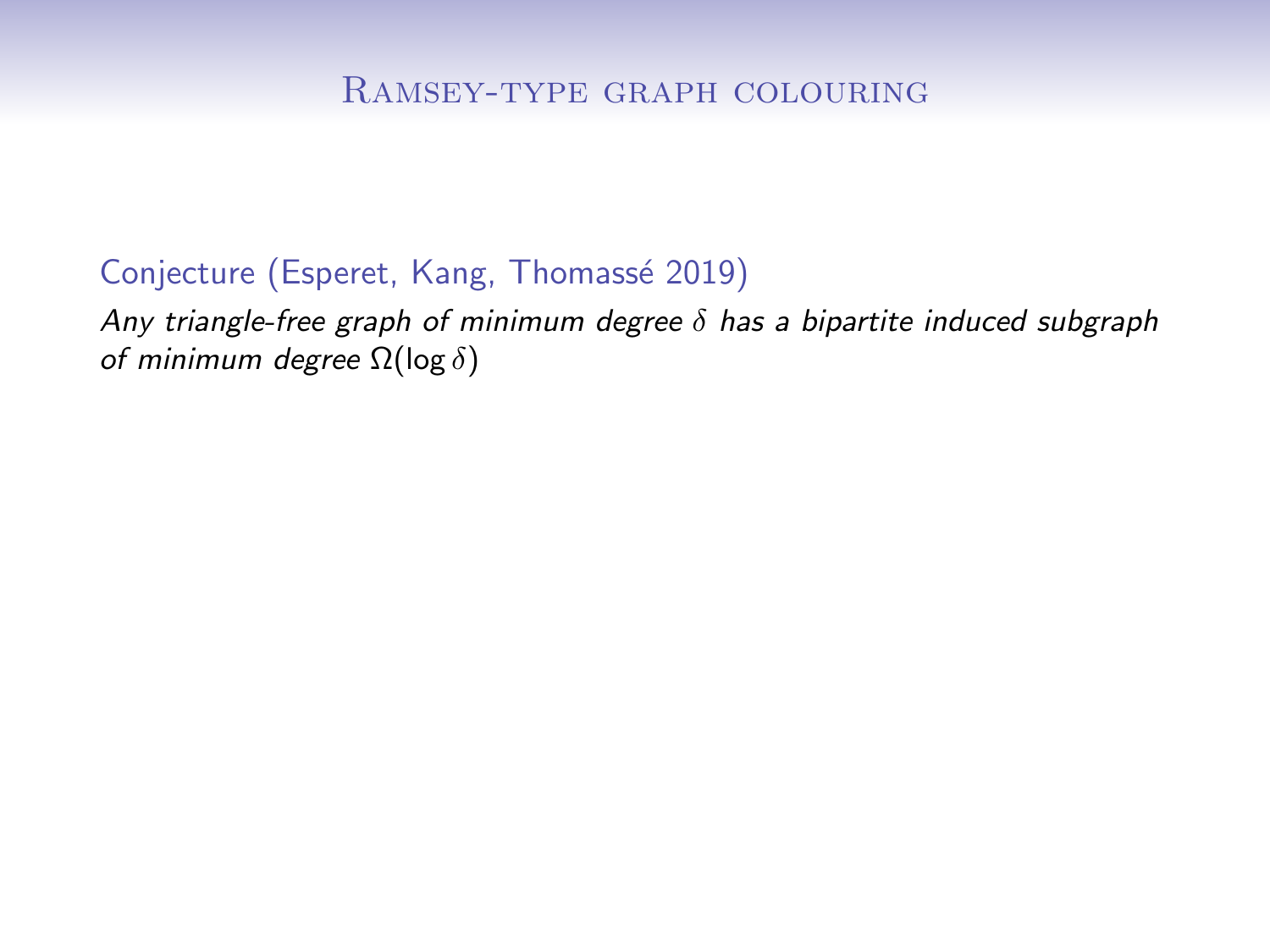Any triangle-free graph of minimum degree  $\delta$  has a bipartite induced subgraph of minimum degree  $\Omega(\log \delta)$ 

Conjecture (Cames van Batenburg, de Joannis de Verclos, Kang, Pirot  $2018+$  $\chi(\mathsf{G}) \lesssim \sqrt{ \frac{2n}{\log n}}$  for any triangle-free graph  $\mathsf G$  on n vertices